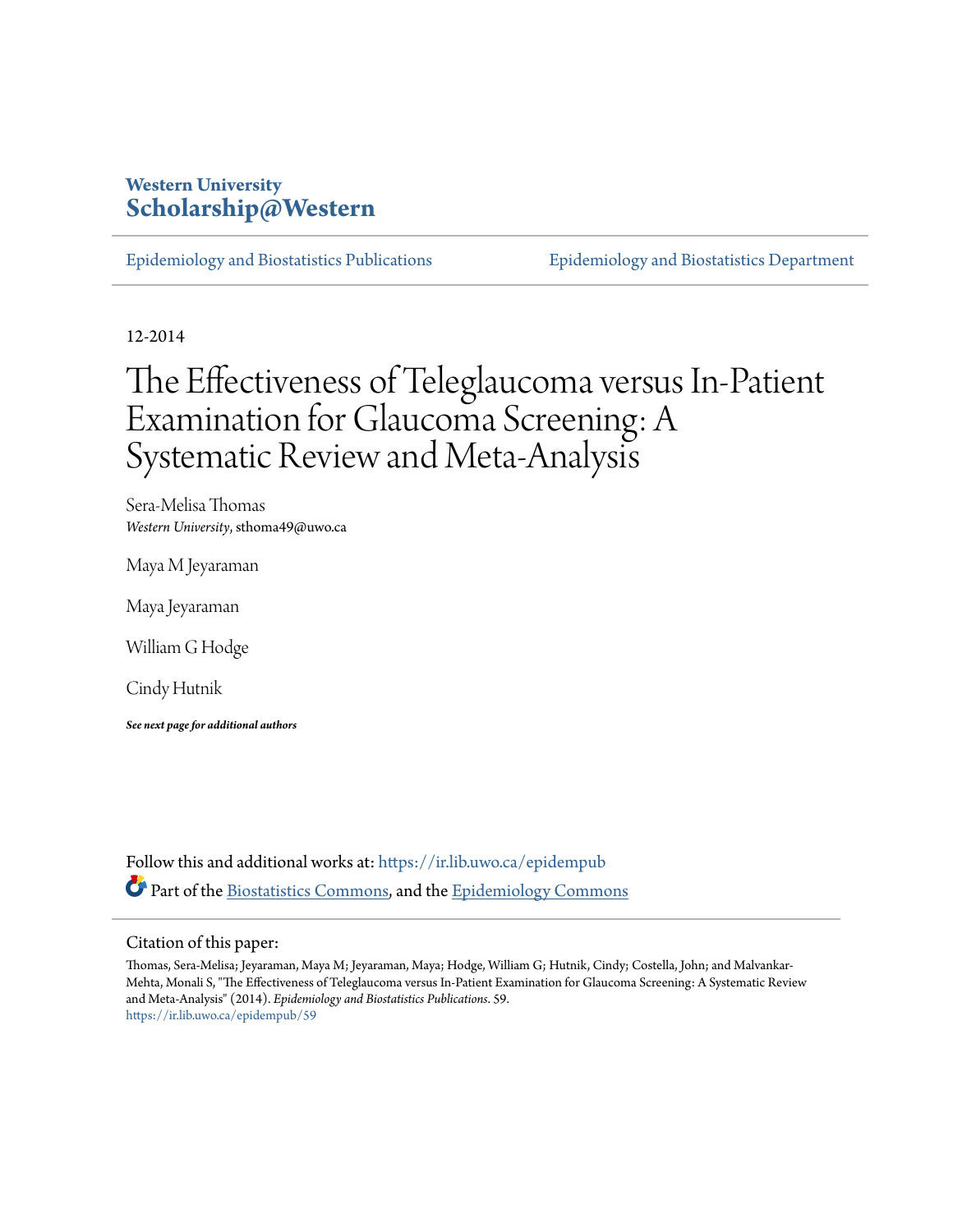#### **Authors**

Sera-Melisa Thomas, Maya M Jeyaraman, Maya Jeyaraman, William G Hodge, Cindy Hutnik, John Costella, and Monali S Malvankar-Mehta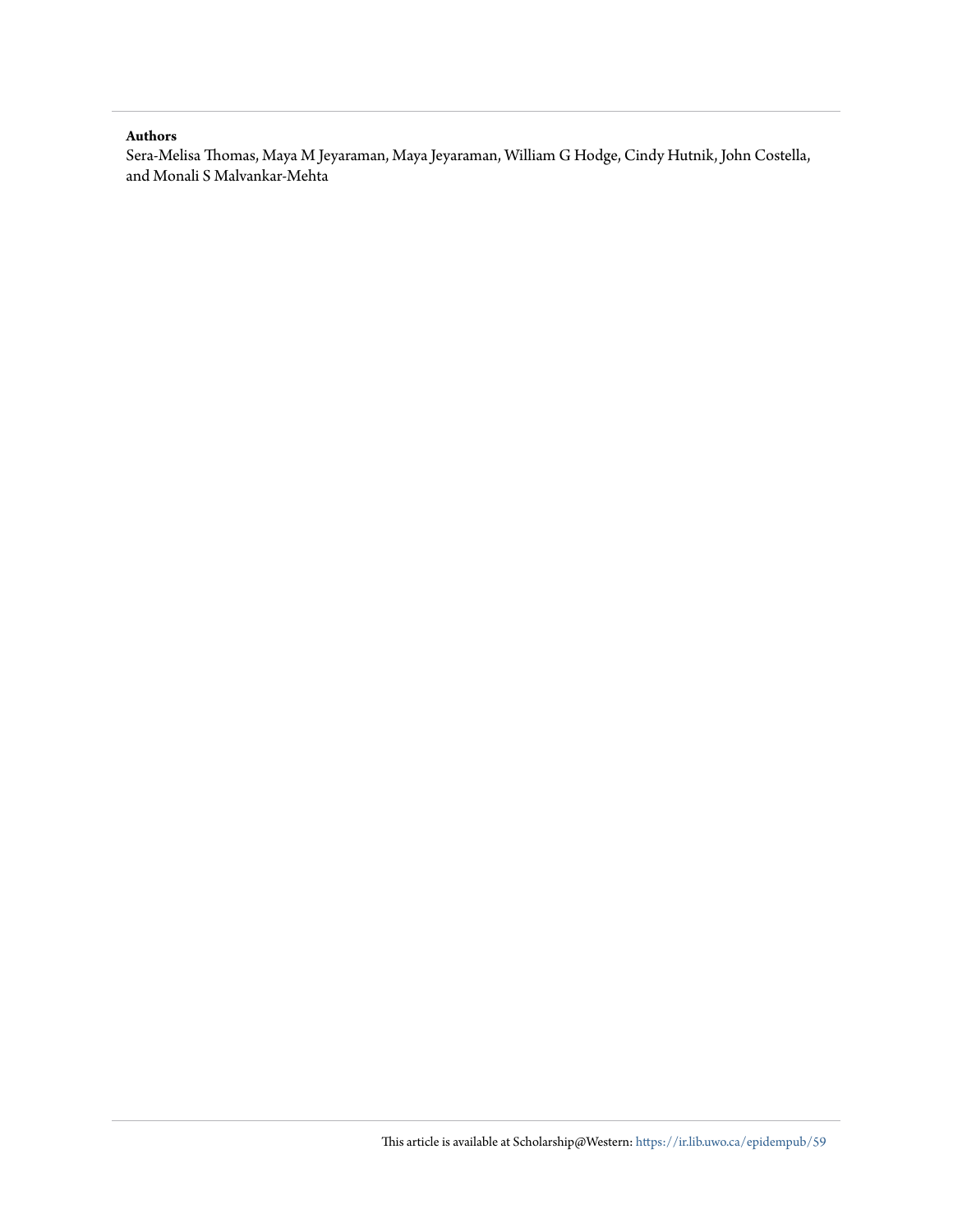RESEARCH ARTICLE

# The Effectiveness of Teleglaucoma versus In-Patient Examination for Glaucoma Screening: A Systematic Review and Meta-Analysis

Sera-Melisa Thomas<sup>1</sup>\*, Maya Jeyaraman<sup>1</sup>, William G. Hodge<sup>1,2</sup>, Cindy Hutnik<sup>2</sup>, John Costella<sup>3</sup>, Monali S. Malvankar-Mehta<sup>1,2</sup>

1. Department of Epidemiology and Biostatistics, Schulich School of Medicine and Dentistry, Western University, London, Canada, 2. Department of Ophthalmology, Ivey Eye Institute, St. Joseph's Health Care London, London, Canada, 3. Allyn and Betty Taylor Library, Western University, London, Canada

\*sthoma49@uwo.ca

## Abstract

**Background:** Glaucoma is the leading cause of irreversible visual impairment in the world affecting 60.5 million people worldwide in 2010, which is expected to increase to approximately 79.6 million by 2020. Therefore, glaucoma screening is important to detect, diagnose, and treat patients at the earlier stages to prevent disease progression and vision loss. Teleglaucoma uses stereoscopic digital imaging to take ocular images, which are transmitted electronically to an ocular specialist. The purpose is to synthesize literature to evaluate teleglaucoma, its diagnostic accuracy, healthcare system benefits, and cost-effectiveness.

**Methods:** A systematic search was conducted to help locate published and unpublished studies. Studies which evaluate teleglaucoma as a screening device for glaucoma were included. A meta-analysis was conducted to provide estimates of diagnostic accuracy, diagnostic odds ratio, and the relative percentage of glaucoma cases detected. The improvements to healthcare service quality and cost data were assessed.

Results: Of 11237 studies reviewed, 45 were included. Our results indicated that, teleglaucoma is more specific and less sensitive than in-person examination. The pooled estimates of sensitivity was 0.832 [95% CI 0.770, 0.881] and specificity was 0.790 [95% CI 0.668, 0.876]. The relative odds of a positive screen test in glaucoma cases are 18.7 times more likely than a negative screen test in a non-glaucoma cases. Additionally, the mean cost for every case of glaucoma detected was \$1098.67 US and of teleglaucoma per patient screened was \$922.77 US. **Conclusion:** Teleglaucoma can accurately discriminate between screen test results with greater odds for positive cases. It detects more cases of glaucoma than



## **G** OPEN ACCESS

Citation: Thomas S-M, Jeyaraman M, Hodge WG, Hutnik C, Costella J, et al. (2014) The Effectiveness of Teleglaucoma versus In-Patient Examination for Glaucoma Screening: A Systematic Review and Meta-Analysis. PLoS ONE 9(12): e113779. doi:10.1371/journal.pone. 0113779

Editor: Ted S. Acott, Casey Eye Institute, United States of America

Received: August 6, 2014

Accepted: October 29, 2014

Published: December 5, 2014

**Copyright:** © 2014 Thomas et al. This is an openaccess article distributed under the terms of the [Creative Commons Attribution License,](http://creativecommons.org/licenses/by/4.0/) which permits unrestricted use, distribution, and reproduction in any medium, provided the original author and source are credited.

Data Availability: The authors confirm that all data underlying the findings are fully available without restriction. All relevant data are within the Supporting Information files.

Funding: The authors have no support or funding to report.

Competing Interests: The authors have declared that no competing interests exist.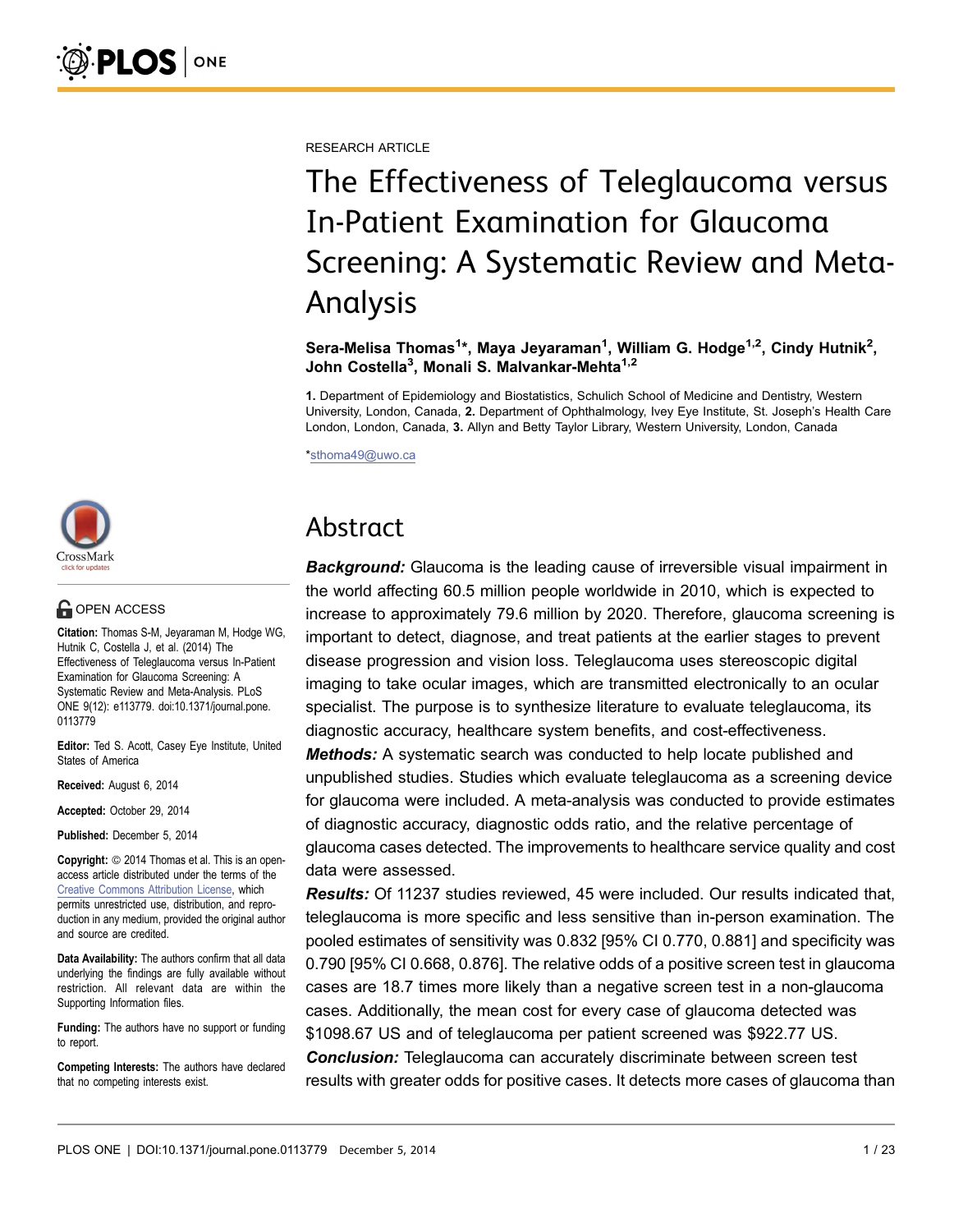in-person examination. Both patients and the healthcare systems benefit from early detection, reduction in wait and travel times, increased specialist referral rates, and cost savings. Teleglaucoma is an effective screening tool for glaucoma specifically for remote and under-services communities.

## Introduction

Vision impairment represents a serious public health concern since it impacts social, mental, and physical health of an individual. Visual impairment limits independence and activities of daily life. Those with visual impairment require more social support systems, visual aids, and modifications to home life. They are at a higher risk for injuries, falls, psychological conditions, and are admitted to nursing homes earlier compared to those without a vision impairment [\[1\]](#page-21-0).

Glaucoma is the leading cause of irreversible visual impairment in the world affecting 60.5 million people worldwide in 2010 [\[2\]](#page-21-0). In developed countries, half of glaucoma patients may not experience vision loss until the advanced stages of the disease and this is expected to be greater in undeveloped countries [\[3\]](#page-21-0). Since there is no cure for glaucoma, glaucoma can progress to blindness if left untreated. Further, glaucoma accounts for 12% of blind persons worldwide which is expected to increase to approximately 79.6 million in 2020 [\[4\].](#page-21-0) The largest impact is expected in China and India, which accounts for 40% of all cases together  $[4]$ .

The burden of the glaucoma has affected both the health care and economic systems. In Canada, alone, vision loss costs the economy \$15.8 billion per year in which 55% is allocated to direct health care costs [\[5\]](#page-21-0). Sixty-five per cent of adults with partial or full vision loss are unemployed, which translates to \$4.06 billion annually of lost earnings [\[5\].](#page-21-0) The direct costs of glaucoma is estimated in the United States to be \$623 for mild, \$1915 for moderate, and \$2511 for severe forms of glaucoma and similarly in Europe the costs are  $\epsilon$ 455 per person each year for mild glaucoma and  $\in$ 969 per person each year for severe glaucoma [\[4\]](#page-21-0). Varma et al. reported as glaucoma progresses to each stage, there is an  $\epsilon$ 86 increase in treatments costs in European.

Glaucoma screening is important to detect, diagnose, and treat patients at the earlier stages. Screening and diagnostic tools are significant to prevent glaucoma from progressing to advanced stages and maintaining health vision. In addition, glaucoma prevention will minimize future healthcare costs. Screening improves efficiency of the health care system by increasing the number of patients accessing ophthalmic services and it reduces the number of false-positive referrals to ophthalmologists [\[6\]](#page-21-0).

The standard of care for glaucoma screening is routine optometrist visits every 2–3 years and any suspect glaucoma patient will be referred to an ophthalmologist for additional diagnostic testing [\[5\].](#page-21-0) Those of older ages are at a greater risk of glaucoma and thus ophthalmologists recommend routine optometrist visits every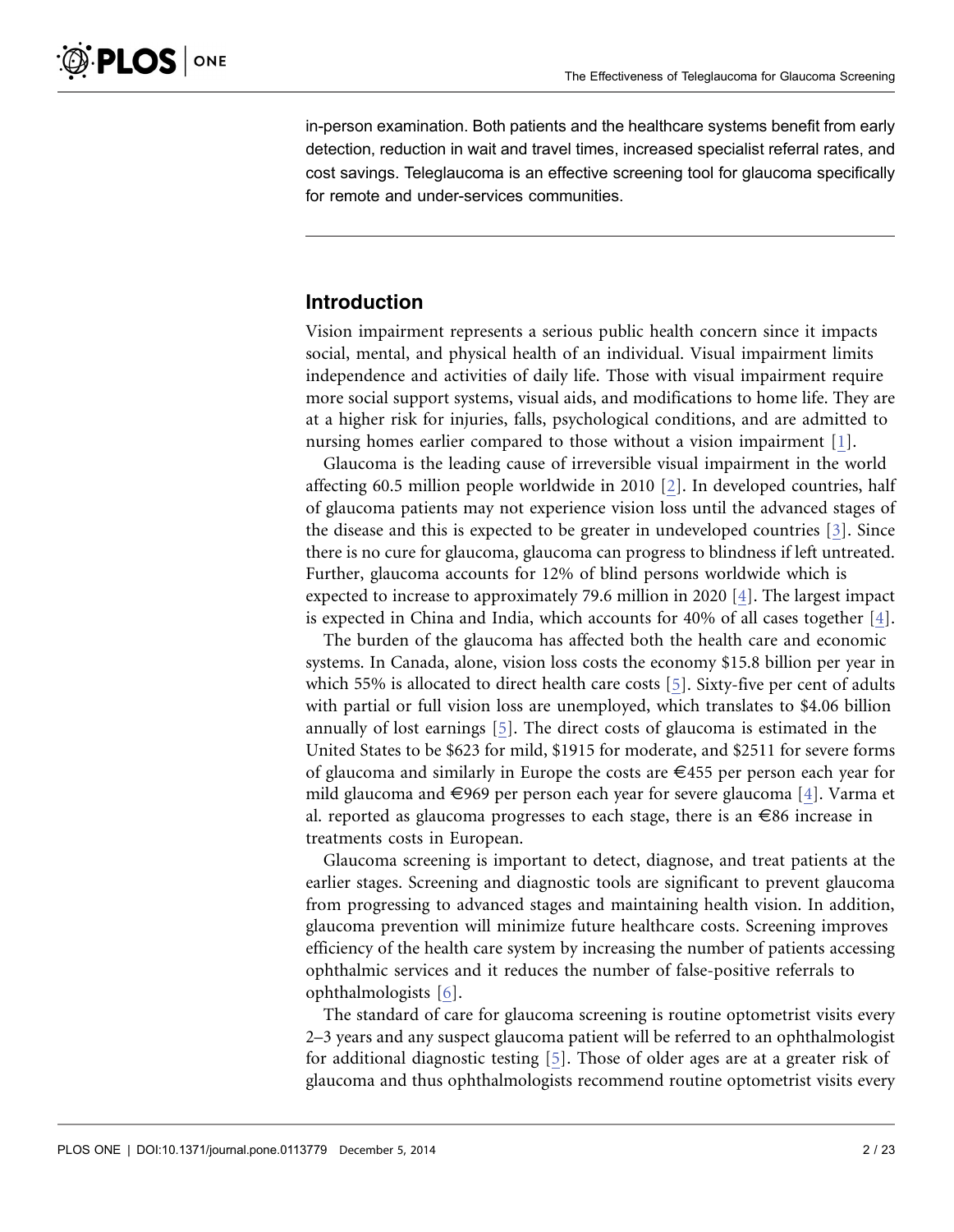$\delta$ -PLOS  $|$  one

2 to 4 years for adults between 40 to 64 years and every 1 to 2 years when aged 65 and older [\[7\]](#page-22-0). Patients regularly seen by ophthalmologist for other ocular conditions may also be referred for glaucoma diagnostic testing if signs appear. In-patient care for glaucoma (passive ''in-person screening'') is performed at specialized clinics and includes detailed history, slit lamp examination, visual field testing, and fundus photography performed by the optical technician followed by consultation with the ophthalmologist [\[8\]](#page-22-0).

Teleglaucoma is a relatively new screening and diagnostic tool for targeting remote or under-serviced communities. It uses stereoscopic digital imaging to take ocular images which are transmitted electronically to an ocular specialist. The ocular specialist will then assess the images, identify risk factors and diagnose for glaucoma. If necessary the ocular specialist will refer identified glaucoma cases for medical consultations or to ophthalmologists for follow-up treatment. Unlike other teleophthalmology tools, teleglaucoma requires more sophisticated diagnostic tests. The main tests are optic nerve photographs, Optical Coherence Tomography (OCT), Intraocular Pressure (IOP) measurements, central corneal thickness (CCT) measurements, and visual field tests [\[9\]](#page-22-0). The combination of examinations and equipment required can vary based on organizational resources, target goals and populations. However, the more diagnostic tools used during screening for glaucoma the greater the accuracy and effectiveness of the screening process. The equipment required for teleglaucoma are the ophthalmic examination equipment, cameras, and computer imaging software. The A full list of the standard equipment and components of teleglaucoma can be found in [Table 1](#page-5-0) [\[9\]](#page-22-0).

The advantages reported in the literature include convenience, decreased travel time to medical clinics, increased access to specialized care for glaucoma, and decreased patient costs [\[10,](#page-22-0) [11\]](#page-22-0) The benefits are mainly seen in remote or underserviced communities such as Aboriginal communities and rural or remote areas where there is limited ocular specialists. Arora et al. reported improved access time (time from patient being referred to the date visit is booked) with teleglaucoma versus standard in-person examinations: 45 days for teleglaucoma versus in-person exam which had 88 days [\[12\].](#page-22-0) Teleglaucoma had reduced cycle time (time from registration until patient leaves clinic) of 78 minutes versus inperson exam of 115 minutes [\[12\].](#page-22-0) The pioneer teleglaucoma study conducted in Finland reported reduced absence from work by 50% with teleglaucoma versus inperson examination, and in addition reduced traveling (97%), costs (92%), and time (92%) [\[11\].](#page-22-0)

The literature suggests teleglaucoma has comparable diagnostic accuracy. Teleglaucoma technology demonstrated moderate agreement in its ability to diagnose glaucoma (Kappa statistic 0.55% (0.48, 0.62)) [\[13\]](#page-22-0). When disc damage had Vertical Cup Disc Ratio (VCDR) greater than 0.7 the Frequency Doubling Technology (FDT) had a substantial agreement with ability to diagnose glaucoma (kappa statistic 0.84) [\[13\].](#page-22-0) In addition, a study conducted in rural India compared the ability of teleglaucoma to detect glaucoma compared to standard in-clinic examination and found that there was good agreement in detecting glaucoma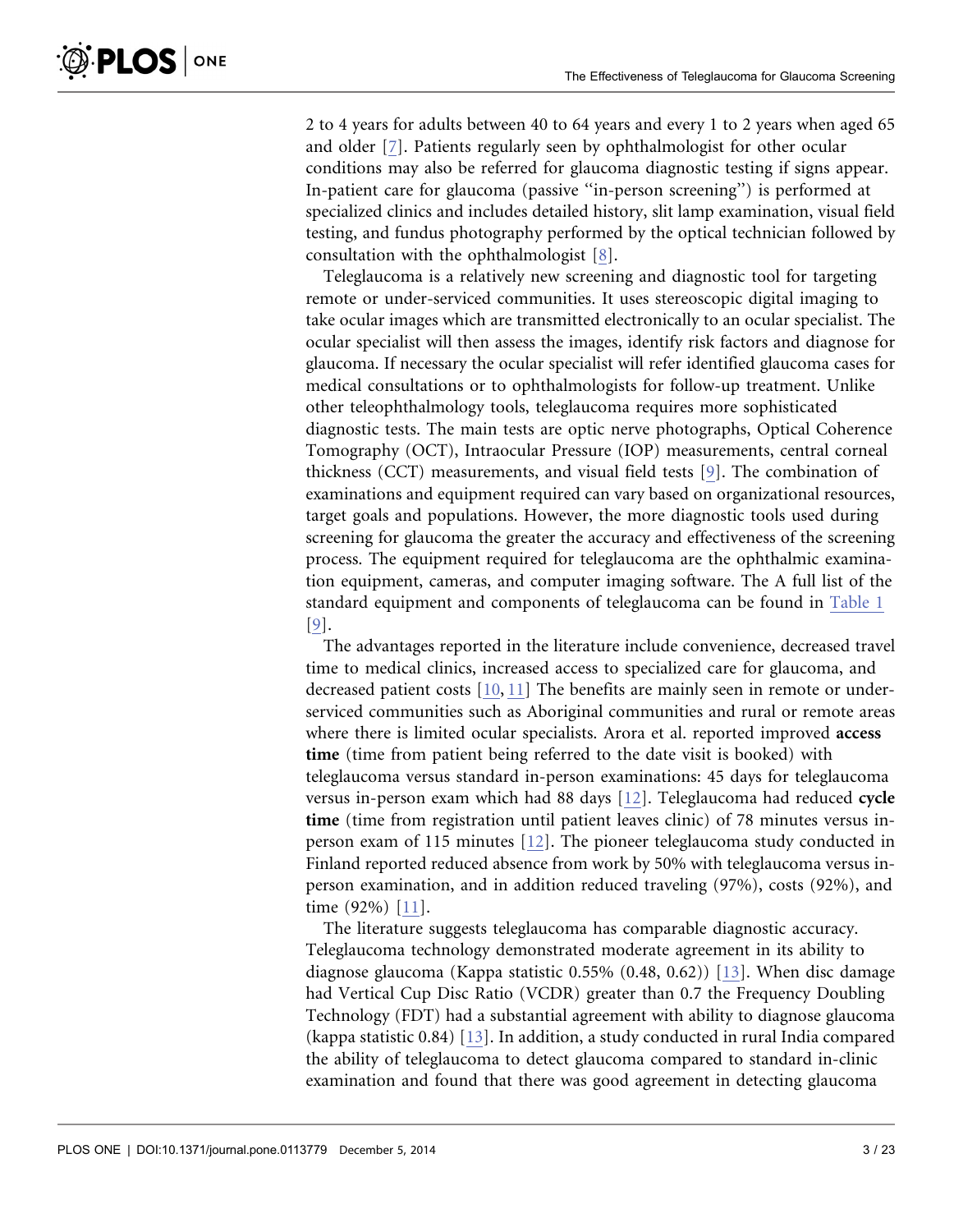<span id="page-5-0"></span>

#### Table 1. Standardized teleglaucoma equipment.

| <b>Components</b>          | <b>Requirements</b>                                                                                            |
|----------------------------|----------------------------------------------------------------------------------------------------------------|
| Human Resources            | Staff: graders, Ophthalmic technicians, nurses, optometrist, physicians, glaucoma specialists/ophthalmologists |
| Information Technology     | Secure Diagnostic Imaging (SDI) system                                                                         |
|                            | Videoconferencing equipment                                                                                    |
|                            | Computer systems and software                                                                                  |
|                            | <b>ISDN</b> installation                                                                                       |
| <b>Screening Equipment</b> | Retinal camera                                                                                                 |
|                            | Tonometer                                                                                                      |
|                            | Devices to measure central corneal thickness                                                                   |
|                            | Frequency Doubling Technology (FDT) or Humphrey Visual Field test                                              |
|                            | Optical Coherence Tomography                                                                                   |
|                            | Slit lamp                                                                                                      |
|                            | Gonioscope                                                                                                     |
|                            | Retinal camera                                                                                                 |
|                            | Tonometer                                                                                                      |
|                            | Devices to measure central corneal thickness                                                                   |
| Examinations               | Medical & family history                                                                                       |
|                            | Visual acuity                                                                                                  |
|                            | <b>IOP</b>                                                                                                     |
|                            | <b>CCT</b>                                                                                                     |
|                            | Pupil equal and reactive to light (PERL) or relative afferent pupillary defect (RAPD)                          |
|                            | Slit lamp                                                                                                      |
|                            | Gonioscopy                                                                                                     |
|                            | Visual field                                                                                                   |
|                            | Fundus photographs                                                                                             |
|                            | OCT                                                                                                            |
|                            | Ancillary tests                                                                                                |

doi:10.1371/journal.pone.0113779.t001

[\[14\].](#page-22-0) For glaucoma the kappa scores were 0.61 with standard screening versus 0.59 for teleglaucoma [\[14\].](#page-22-0) In comparison to the in-person slit lamp examination, the positive predictive value was 77.5% for positive teleglaucoma diagnosis and had a negative predictive value of 82.2% for negative teleglaucoma diagnosis [\[13\]](#page-22-0). However, a cohort study conducted by the University of Alberta found 24% of teleglaucoma photographs were deemed unreadable from media opacities, patient cooperation, and unsatisfactory photographic techniques [\[13\].](#page-22-0)

In this study, a systematic review and meta-analysis was conducted on teleglaucoma screening for patients with glaucoma to evaluate the following: the effectiveness of teleglaucoma as a screening device, its diagnostic accuracy, its diagnostic odds ratio, and its cost-effectiveness in comparison to in-person examination. Section 2 will explain the methods, section 3 provides the detailed analysis, and section 4 concludes with a discussion and implications for future research.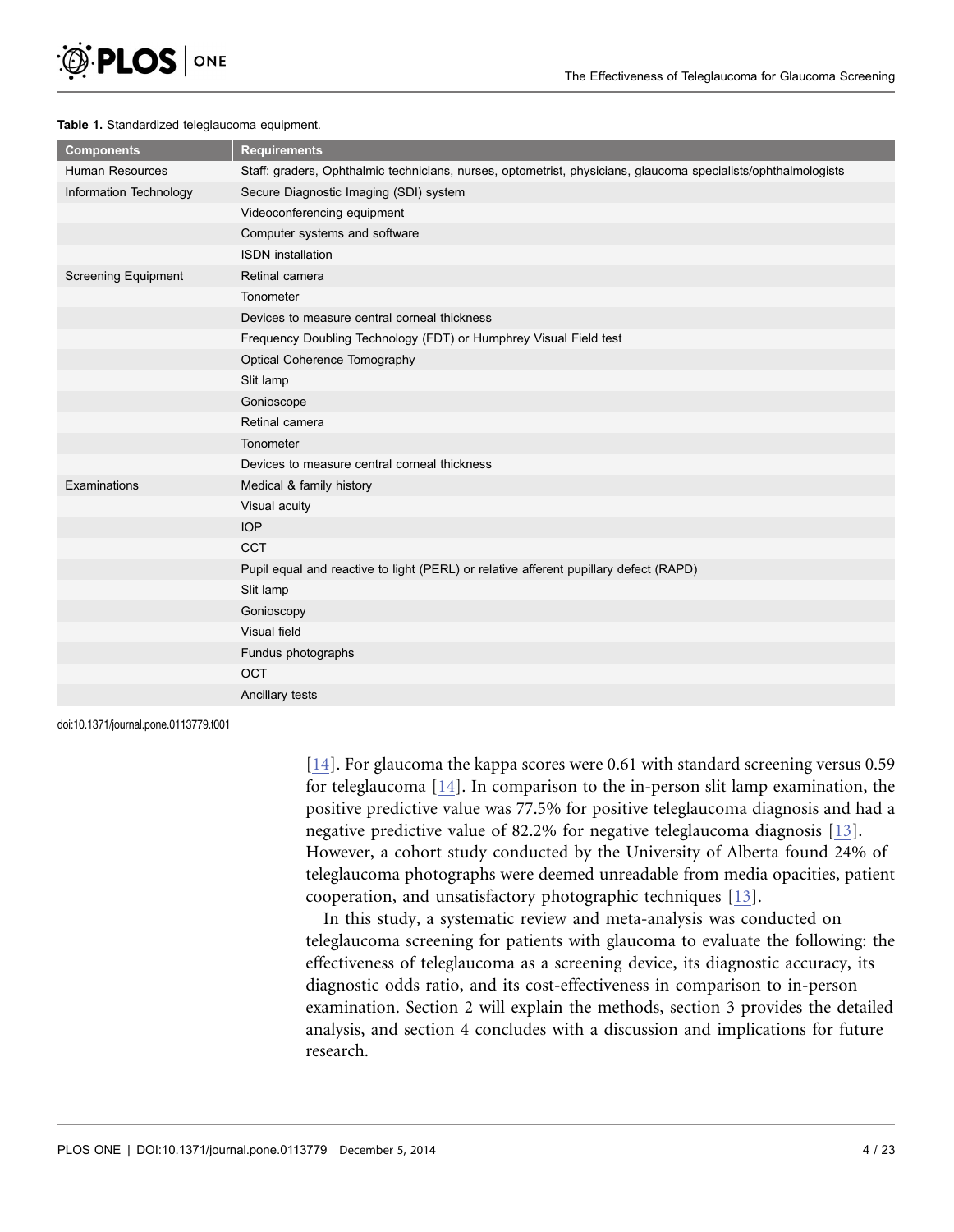## Methods

## Search Strategy

A search methodology was used to assist in locating both published and unpublished studies. Research databases and conference meeting abstracts were searched for articles published from 1999 to current, and included MEDLINE (OVID and PubMed), Cochrane Library (Wiley), BIOSIS (Thomson-Reuters), CINAHL (EBSCO), Web of Science (Thomson-Reuters), and EMBASE (OVID). The grey literature was explored by searching Dissertations and Theses (ProQuest), the Canadian Health Research Collection (Ebrary), as well as the annual meeting abstracts of the European Society of Ophthalmology, Canadian Society of Ophthalmology (CSO), Association for Research in Vision and Ophthalmology (ARVO), and American Academy of Ophthalmology (AAO). The Conference Proceedings Citation Index was also included as part of the Web of Science search. Hand searches of ARVO's Investigative Ophthalmology & Visual Science journal and Canadian Journal of Ophthalmology associated with CSO were performed. The search strategies employed database specific subject headings and keywords for glaucoma, tele-screening, detection, and their synonyms. Each strategy was structured to accommodate for database and platform specific terminology, and syntax. Supplementary File S1 contains the complete search strategies used for the various databases [\(Table S1\)](#page-21-0). Alerts were set up for each database to receive publication notifications for new related articles.

## Inclusion and exclusion criteria

Articles included were from any country, all in English, published from 1999 to current, and were research articles. The articles included study population that are adults in the general population or populations at risk of glaucoma. The study population included those with or without glaucoma. Articles on teleglaucoma intervention for glaucoma screening were included, both in-comparison to inperson screening and analyzing teleglaucoma on its own. Outcome measures of teleglaucoma articles selected contained efficiency measures, specificity, sensitivity, and its ability to detect glaucoma, as well as patient benefits and cost data. Economic evaluations such as cost-effectiveness analysis and studies with costing data were also included.

The exclusion criteria was articles published prior to 1999 since teleglaucoma is fairly new and to be consistent with the teleglaucoma screening procedure, year 1999 was selected as a cut-off year. Additionally, non-research articles such as methodology papers, editorials, review articles, commentaries, and letters were excluded. Articles on diagnosis or prognosis, genetic screening, and teleophthalmology for ocular conditions other than glaucoma were eliminated.

A total of 11237 articles were retrieved by searching various databases and an additional 526 were retrieved from hand searching and grey literature search which were then imported into EPPI 4.0 reference manager. Based on the inclusion and exclusion criteria, two reviewers independently reviewed all articles.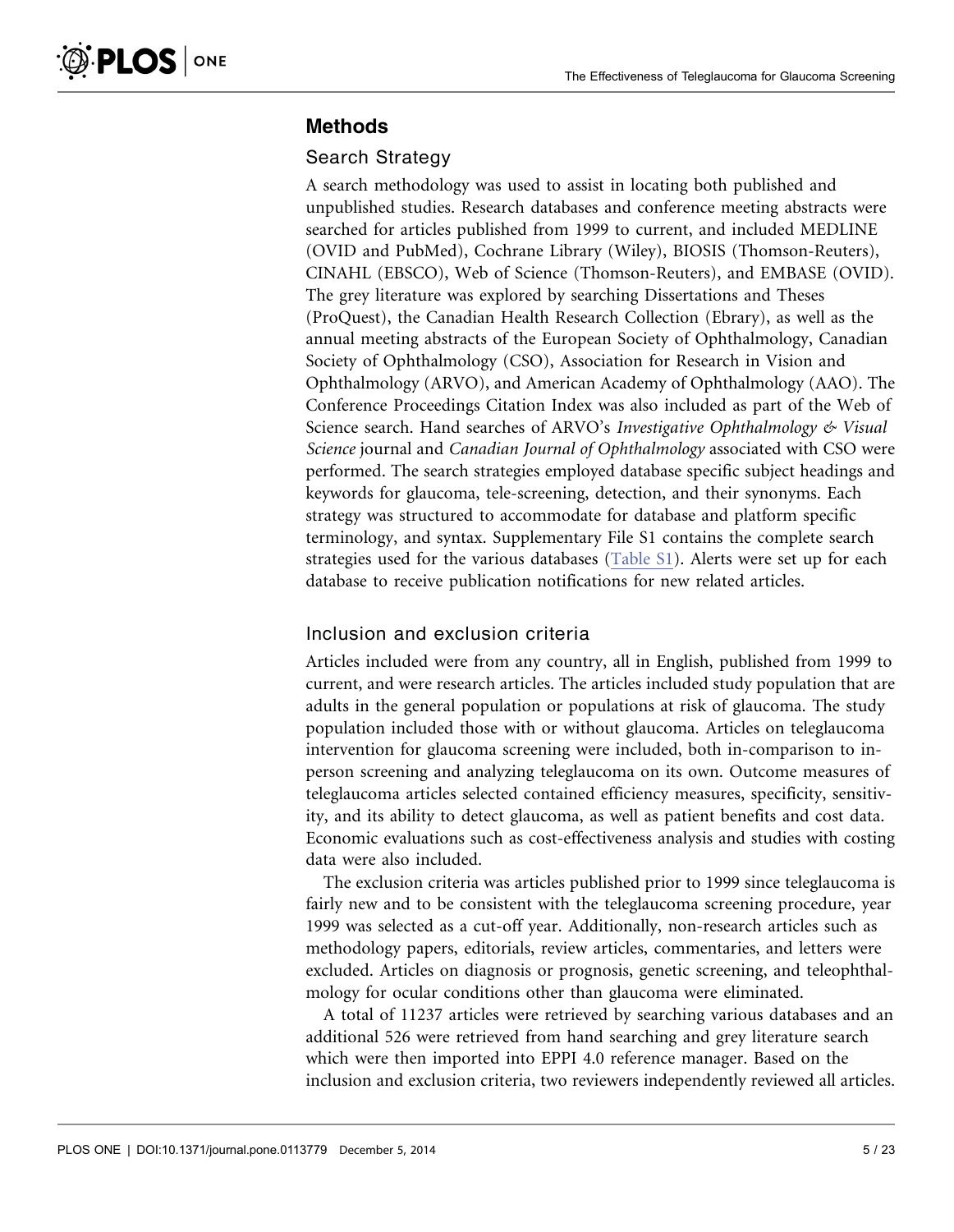After removing duplicate articles, 8157 articles were included for screening. Articles were screened by title, abstract, and full text in level 1, 2, and 3 screening respectively. After each level of screening, kappa statistics was calculated to measure reviewer's agreement. Additionally, if consensus was not reached by the two reviewers' then a third reviewer intervened to solve disagreements on article eligibility. The agreement between the two reviewers was excellent (kappa  $= 0.86$ ). The PRISMA diagram demonstrating the selection process is displayed in [Figure 1](#page-8-0) ([Table S3\)](#page-21-0).

### Quality Assessment Strategy

Articles were assessed using the Grading of Recommendations, Assessment, Development, and Evaluation (GRADE) guidelines for publication bias, risk of bias, imprecision, inconsistency, and indirectness [\[15–20\]](#page-22-0). Articles were graded as either low, moderate, or high quality of evidence. The results indicated that 17 articles were high quality, 13 were moderate quality, and 15 articles were graded as low quality of evidence. Despite the quality of evidence, all articles were included in the analysis.

## Data Extraction Strategy

Qualitative and quantitative data necessary for analysis was obtained from each article. Information on study location, design, effect measures (sensitivity and specificity), percentage of glaucoma diagnosed, service times, image quality, visual acuities, ophthalmic characteristics, and costs were collected. One reviewer extracted data using an excel template. Authors were emailed to obtain missing relevant information. All databases were updated with new information from respective authors. Additional current costing data was provided by ophthalmic equipment vendors INNOVA, Topcon, and Ocular Health Network. Costs were converted to 2014 US dollars [\[21\]](#page-22-0). This research study has no financial relationships, investments, or sponsorship related to the cited commercial vendors.

## Data Analysis

Data was synthesized and analyzed using STATA 13. When studies reported estimates as range or p-value or multiple estimates, mean and standard deviation (SD) were derived. Hierarchical logistic regression was used to determine the pooled estimates of sensitivity and specificity of teleglaucoma and in-person examination. A graphical representation of the summary estimates was presented in a Hierarchical Summary Receiver Operating Characteristic (HSROC) curve with 95% confidence intervals and 95% prediction regions.

The positive/negative likelihood ratios  $(LR+/LR-)$  were calculated using bivariate models to generate estimates of the likelihood of a positive/negative test in a glaucoma/non-glaucoma patient. From this result the diagnostic odds ratio (DOR) was calculated to determine the relative diagnostic effectiveness of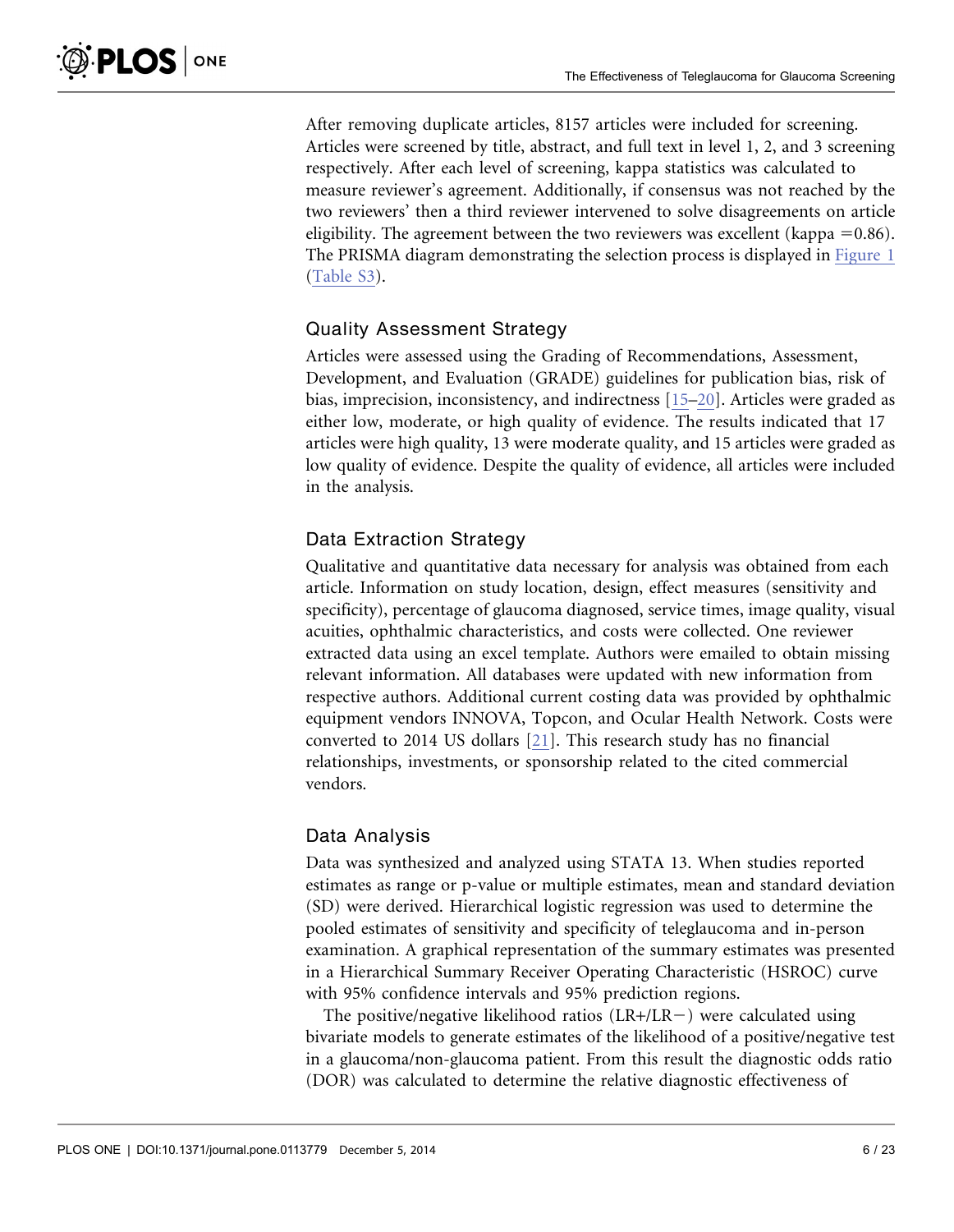<span id="page-8-0"></span>



## PRISMA 2014 Effectiveness of Teleglaucoma screening versus in-patient screening for glaucoma



*From:* Moher D, Liberati A, Tetzlaff J, Altman DG, The PRISMA Group (2009). *P*referred Reporting *I*tems for Systematic Reviews and Meta-<br>Analyses: The PRISMA Statement. PLoS Med 6(6): e1000097. doi:10.1371/journal.pmed

For more information, visit www.prisma-statement.org.

#### Figure 1. PRISMA diagram.

doi:10.1371/journal.pone.0113779.g001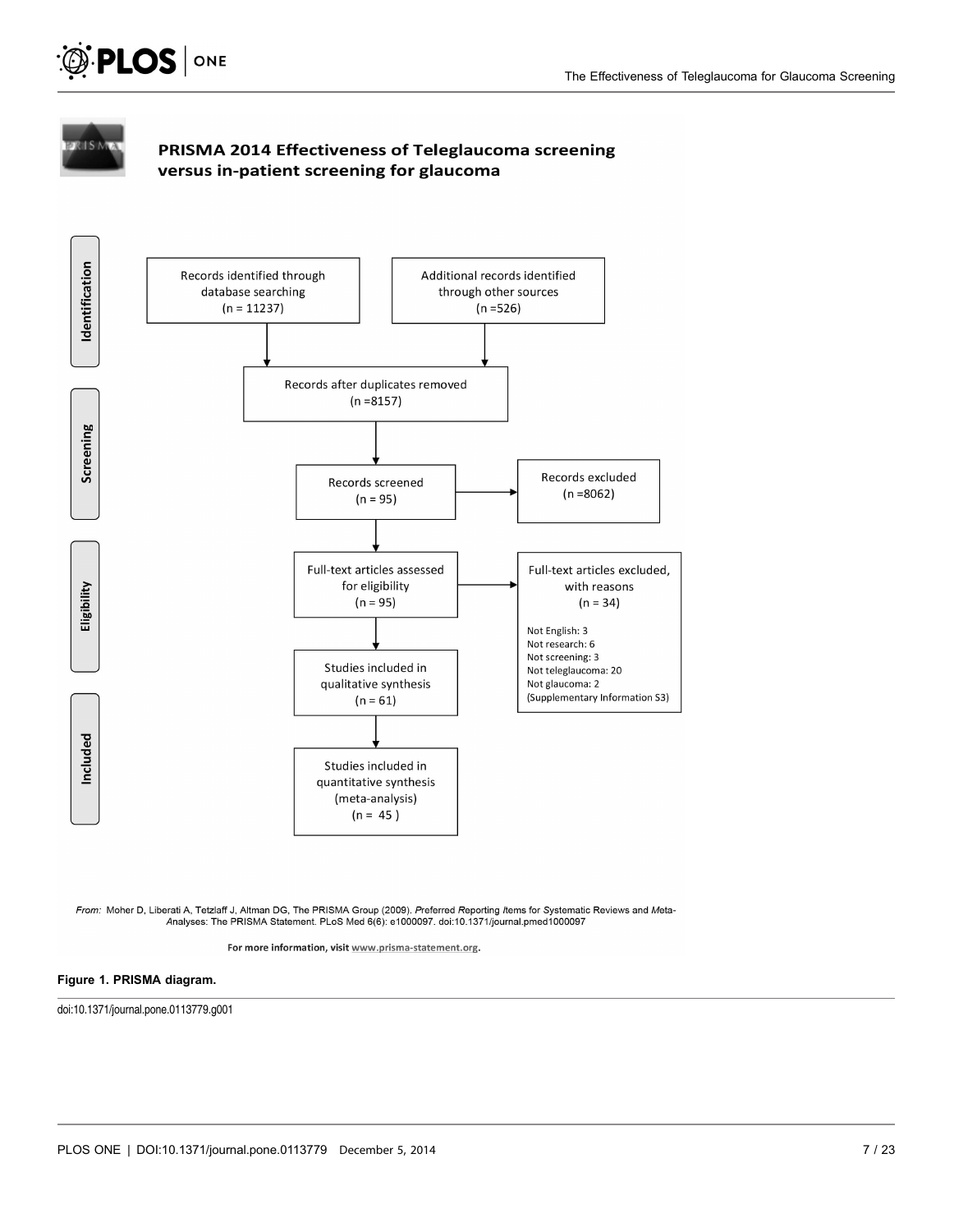<span id="page-9-0"></span>

#### Table 2. Baseline characteristics of included studies – demographics.

| <b>Author (Year)</b>           | <b>Location</b>   | <b>Study Design</b> | <b>Sample Size</b>       | <b>Population</b>                                    |
|--------------------------------|-------------------|---------------------|--------------------------|------------------------------------------------------|
| Tuulonen et al. (1999) [11]    | Finland           | PC                  | 70                       | Glaucoma patients                                    |
| Eikelboom et al. (1999) [31]   | Australia         | PC                  | 27                       | Glaucoma patients                                    |
| Li et al. (1999) [35]          | <b>USA</b>        | PC                  | 32                       | Diabetic adults                                      |
| Yogesan et al. (1999) [36]     | Australia         | PC                  | 27                       | Glaucoma clinic patients/suspected of glaucoma       |
| Michelson et al. (2000) [37]   | Germany           | PC                  | 10                       | Glaucoma-diagnosed patients                          |
| Yogesan et al. (2000) [38]     | Indonesia         | PC                  | 14                       | Ophthalmic Clinic patients                           |
| Yogesan et al. (2000) [39]     | Australia         | PC                  | 43                       | Ophthalmic Clinic patients                           |
| Gonzalez et al. (2001) [40]    | Spain             | PC                  | 139                      | Ophthalmic Clinic patients                           |
| Sebastian et al. (2001) [41]   | Spain             | CS                  | 74                       | Glaucoma suspects                                    |
| Wegner et al. (2003) [42]      | Germany           | PC                  | 1733                     | Not stated                                           |
| Labiris et al. (2003) [43]     | Greece            | PC                  | 1205                     | Glaucoma-diagnosed patients                          |
| Fansi et al. (2003) [44]       | Canada            | PC                  | 33                       | Glaucoma suspects or diagnosed                       |
| Jin et al. (2003) [45]         | Canada            | <b>CEA</b>          | 339                      | Diabetic aboriginals                                 |
| Chen et al. (2004) [46]        | Taiwan            | PC                  | 113                      | Residents of area aged $>40$ years                   |
| de Mul et al. (2004) [47]      | Netherlands       | PC                  | 1729                     | Optometrist patients at-risk for glaucoma            |
| lanchulev et al. (2005) [32]   | USA               | PC                  | 33                       | Glaucoma suspects or diagnosed                       |
| Paul et al. (2006) [48]        | India             | PC                  | 348                      | Rural residents at risk for glaucoma                 |
| Kumar et al. (2006) [33]       | Australia         | PC                  | 107                      | Patients of the Eye Clinic                           |
| Kumar et al. (2007) [49]       | New Zealand       | PC                  | 201                      | General eye examination clinic Patients              |
| Khouri et al. (2007) [50]      | <b>Not Stated</b> | CS                  | 30                       | Glaucoma-diagnosed patients                          |
| Pasquale et al. (2007) [51]    | <b>USA</b>        | PC                  | 350                      | <b>Diabetic</b>                                      |
| Khouri et al. (2008) [52]      | <b>USA</b>        | PC                  | 28                       | Glaucoma-diagnosed patients                          |
| deBont et al. (2008) [53]      | <b>USA</b>        | PC                  | 1729                     | Optometrist patients at-risk for glaucoma            |
| Sogbesan et al. (2010) [54]    | Canada            | <b>CEA/PC</b>       | $\overline{\phantom{0}}$ | Optometrist patients at-risk for glaucoma            |
| Anton-Lopez et al. (2011) [55] | Spain             | CS                  | 1599                     | At-risk for glaucoma                                 |
| Khurana et al. (2011) [56]     | India             | CS                  | 91698                    | Ophthalmic Clinic patients                           |
| Staffieri et al. (2011) [57]   | Tasmania          | PC                  | 133                      | High risk (First degree relatives of diagnosed POAG) |
| Swierk et al. (2011) [58]      | Germany           | EE.                 | $\overline{\phantom{0}}$ | Ophthalmic Clinic patients                           |
| Amin et al. (2012) [59]        | Canada            | PC                  | 72                       | Glaucoma suspects or early stages of OAG             |
| Shahid et al. (2012) [6]       | <b>USA</b>        | CS                  | 341                      | Urban soup kitchen/homeless                          |
| Kassam et al. (2012) [9]       | Canada            | PC                  | 257                      | At-risk for glaucoma or early-stage glaucoma         |
| Gupta et al. (2013) [14]       | India             | PC                  | 247                      | Ophthalmic Clinic patients                           |
| Damji et al. (2013) [60]       | Canada            | PC                  | 71                       | Ophthalmic Clinic patients                           |
| Kiage et al. (2013) [13]       | rural Africa      | PC                  | 309                      | Diabetic adults                                      |
| Verma et al. (2013) [61]       | Canada            | <b>RC</b>           | 247                      | Optometrist-referred glaucoma suspects or early OAG  |
| Ahmed et al. (2013) [62]       | USA               | <b>RC</b>           | 643                      | Diabetic and hypertensive                            |
| Arora et al. (2014) [12]       | Alberta           | PC                  | 71                       | Glaucoma clinic patients/suspected of glaucoma       |

Legend: CS = Cross-Sectional Study, PC = Prospective Cohort Study, CEA = Cost-effectiveness Analysis, RCS = Retrospective Cohort Study, EE = Economic Evaluation,  $=$  Not Stated.

doi:10.1371/journal.pone.0113779.t002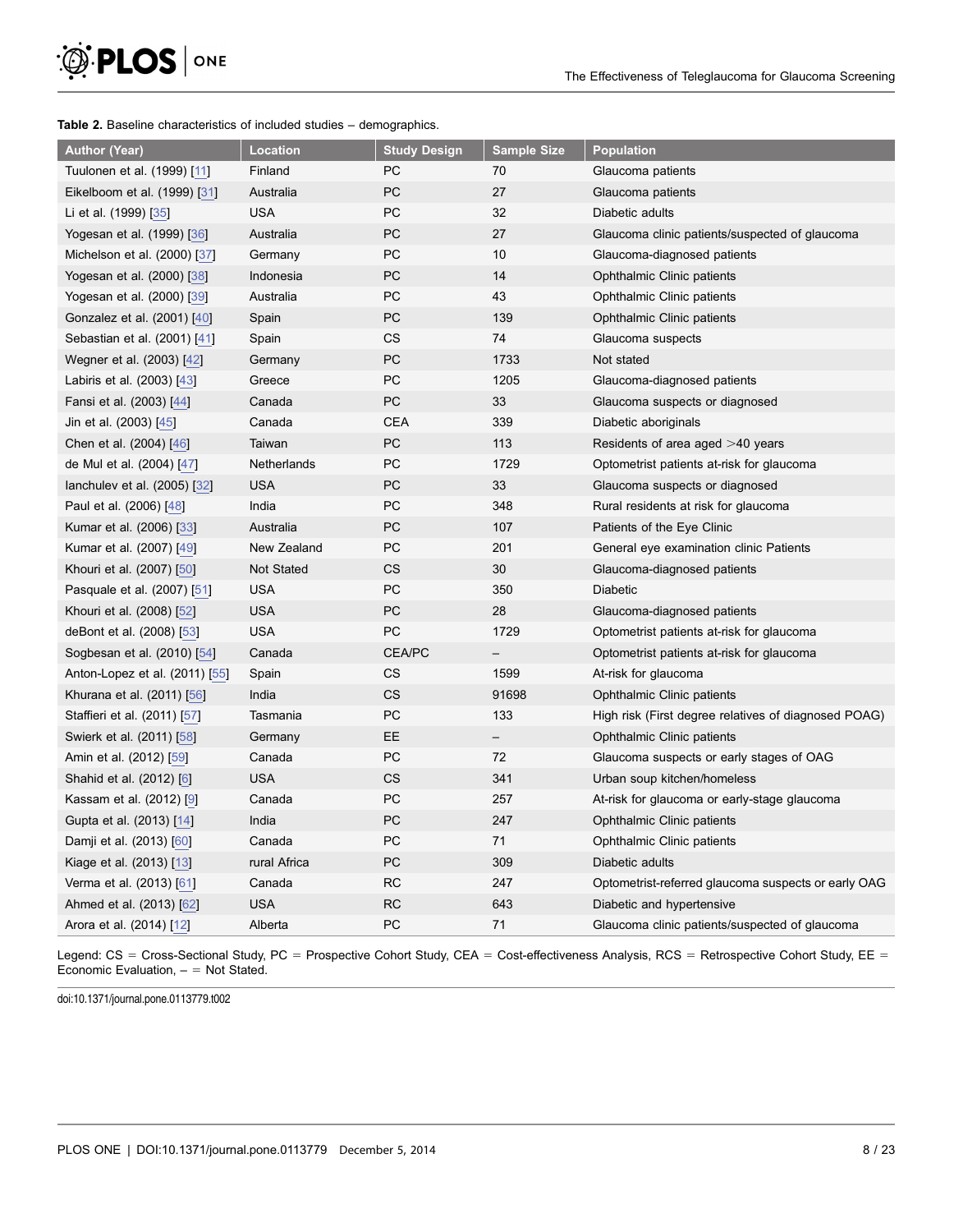<span id="page-10-0"></span>

#### Table 3. Baseline characteristics of included studies – intervention.

| <b>Author (Year)</b>             | <b>Teleglaucoma Equipment</b>                                                                                        | <b>Comparator</b>             |
|----------------------------------|----------------------------------------------------------------------------------------------------------------------|-------------------------------|
| Tuulonen et al. (1999) [11]      | Canon CR5-45NM non-mydriatic fundus camera, slit-lamp, Panasonic<br>video camera, HF II perimeter                    | In-person examination         |
| Eikelboom et al. (1999) [31]     | Nidek Nm-100 Handheld fundus camera                                                                                  | Teleglaucoma only             |
| Li et al. (1999) [35]            | Non-mydriatic retinal camera. Digital images                                                                         | Image Quality of Teleglaucoma |
| Yogesan et al. (1999) [36]       | Portable fundus camera, Nidek NM100                                                                                  | Teleglaucoma only             |
| Michelson et al. (2000) [37]     | Self-tonometry portable device called Ocuton, PalPilot, IOP curve                                                    | Teleglaucoma only             |
| Yogesan et al. (2000) [38]       | Handheld fundus camera (NM100)                                                                                       | Teleglaucoma only             |
| Yogesan et al. (2000) [39]       | DIO digital indirect ophthalmoscope, handheld fundus camera Nidek<br>NM100, stereo fundus camera (Nidek 3D-x)        | Teleglaucoma only             |
| Gonzalez et al. (2001) [40]      | Non-mydriatic fundus camera (canon CR6-45M)                                                                          | In-person examination         |
| Sebastian et al. (2001) [41]     | C-20-5 FDT, Humphrey-Zeiss, & Topcon optic nerve head photographs                                                    | Teleglaucoma only             |
| Wegner et al. (2003) [42]        | Goldman applanation tonometer and mobile HRT                                                                         | Teleglaucoma only             |
| Labiris et al. (2003) [43]       | Slit lamp, Octapus perimeter visual field, fundus camera, Optotype, air<br>tonometer                                 | In-person examination         |
| Fansi et al. (2003) [44]         |                                                                                                                      | Healthy vs Glaucoma eyes      |
| Jin et al. (2003) [45]           | Tonometry                                                                                                            | In-person examination         |
| Chen et al. (2004) [46]          | Digital 35-degree colour fundus images, non-mydriatic digital fundus<br>camera (CR6-45, Canon)                       | In-person examination         |
| de Mul et al. (2004) [47]        | Nerve fibre analyser, GDx                                                                                            | In-person examination         |
| lanchulev et al. $(2005)$ $[32]$ | Peristat: self-test                                                                                                  | In-person examination         |
| Paul et al. (2006) [48]          |                                                                                                                      | Teleglaucoma only             |
| Kumar et al. (2006) [33]         | I-care tonometry                                                                                                     | Teleglaucoma only             |
| Kumar et al. (2007) [49]         |                                                                                                                      | In-person examination         |
| Khouri et al. (2007) [50]        | Digital stereo fundus camera - Nidek 3-Dx                                                                            | Image Quality of Teleglaucoma |
| Pasquale et al. (2007) [51]      | Topcon TRC NW-5S non-mydriatic retinal camera (Paramus) interfaced<br>to a standard color video camera (Sony 970-MD) | Teleglaucoma only             |
| Khouri et al. (2008) [52]        | Non-mydriatic 45-deg camera, Canon Japan. DICOM image format                                                         | Image Quality of Teleglaucoma |
| deBont et al. (2008) [53]        | Nerve fibre analyser, GDx                                                                                            | Image Quality of Teleglaucoma |
| Sogbesan (2010) [54]             |                                                                                                                      | In-person examination         |
| Anton-Lopez et al. (2011) [55]   | HRT, nerve-fibre analyzer (GDX-VCC), I-Care (rebound tonometry)                                                      | In-person examination         |
| Khurana et al. (2011) [56]       |                                                                                                                      | Teleglaucoma only             |
| Staffieri et al. (2011) [57]     |                                                                                                                      | Teleglaucoma only             |
| Swierk et al. (2011) [58]        |                                                                                                                      | In-person examination         |
| Amin et al. (2012) [59]          | Slit lamp, IOP, CCT, visual field, anterior and stereo posterior segment<br>photos and OCT                           | In-person examination         |
| Shahid et al. (2012) [6]         | 8.2 megapixel non-mydriatic retinal camera                                                                           | Teleglaucoma only             |
| Kassam et al. (2012) [9]         | Remote service - slit lamp, fundus photographs,                                                                      | In-person examination         |
| Gupta et al. (2013) [14]         | Fundus Camera (Portcam II)                                                                                           | In-person examination         |
| Damji et al. (2013) [60]         |                                                                                                                      | In-person examination         |
| Kiage et al. (2013) [13]         | Topcon 777                                                                                                           | In-person examination         |
| Verma et al. (2013) [61]         |                                                                                                                      | In-person examination         |
| Ahmed et al. (2013) [62]         | Topcon TRC non-mydriatic retinal camera, Tonopen                                                                     | Teleglaucoma only             |
| Arora et al. (2014) [12]         |                                                                                                                      | In-person examination         |

doi:10.1371/journal.pone.0113779.t003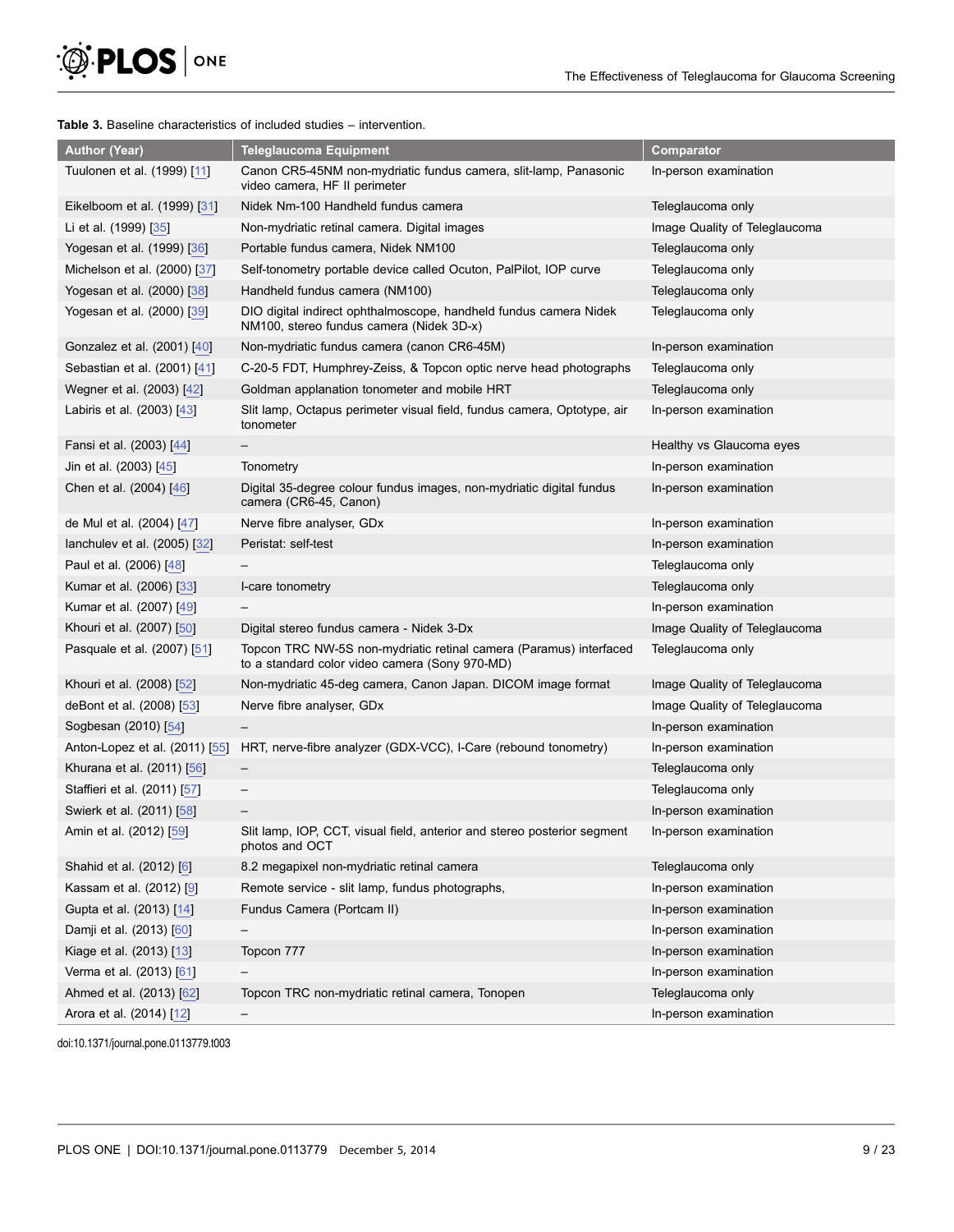teleglaucoma. DOR is the ratio of the odds of a positive screen test in a glaucoma case relative to the odds of a negative screen test in a non-glaucoma case [\[22\].](#page-22-0)

Due to the variability of study effectiveness measures, not one article had a complete set of data. Missing data was treated as statistically missing values and not included in the analysis. Only articles with complete data were included in each analysis. Publication bias was assessed using funnel plots.

## **Results**

A total of 45 studies were included in this meta-analysis. [Table 2](#page-9-0) and [Table 3](#page-10-0) display the baseline characteristics of each study. Studies were conducted in fourteen different countries with representation in each continent. All articles were published between 1999 and 2014. The cumulated individuals of all studies were 101,512 participants. All studies were observational studies, as there were no randomized controlled trials conducted. Three studies contained economic evaluations or cost-effectiveness analysis. Of the 45 studies, 16 compared teleglaucoma to in-person examination. The other 29 studies analyzed teleglaucoma without comparison or was an evaluation of different teleglaucoma equipment. There was minimal variation in study populations; they included either glaucoma patients or patients who were at risk of glaucoma (based on diabetes status, family history of glaucoma, age, or ethnicity). [Table 4](#page-12-0) displays additional study details on demographics and study methods (glaucoma definition, pupil dilation, and number of field tests examined). Although there was some variation, less than 10% of studies reported these details. The main outcome measures were specificity and sensitivity [\(Table 5](#page-13-0)). Other included outcome measures (percentage of glaucoma diagnosed, referral rate, and proportion of images with poor quality) are displayed in [table 5.](#page-13-0)

Costing data was given by nine studies and the quality of analysis of costing is displayed in [table 6.](#page-14-0) Teleglaucoma costs vary by the capacity of the service and the type and amount of equipment. The current vendor estimate shows that the total costs for standard glaucoma equipment range from 89,703.53 to 123,164.55 US dollars [\(Table 6\)](#page-14-0) [\[23,](#page-22-0) [24\].](#page-22-0) Additionally, to transfer images and patient test results securely to ophthalmologists electronically a service exists costing \$62.13 US/ month [\[21,](#page-22-0) [25\].](#page-22-0) This service allows teleglaucoma technicians and ophthalmologists to login electronically to attach, send, view and assess retinal images and patient test results.

Costing data from the literature shows the cost per detected case of glaucoma ranged from \$13.03–2020.96 US after conversion to US dollars and adjusted for inflation to 2014 costs [\(Table 7\)](#page-15-0) [\[26\].](#page-22-0) The mean cost is \$1098.67 US for every case of glaucoma detected  $(n=3)$  [\(Table 7\)](#page-15-0). The mean cost of teleglaucoma per patient screened was \$922.77 US  $(n=2)$  ([Table 7](#page-15-0)).

Another necessary costing aspect is the ophthalmologist fee for glaucoma consultation. The ophthalmologist may be compensated for each teleglaucoma referral or time spent on teleophthalmology consultations. Compensation varies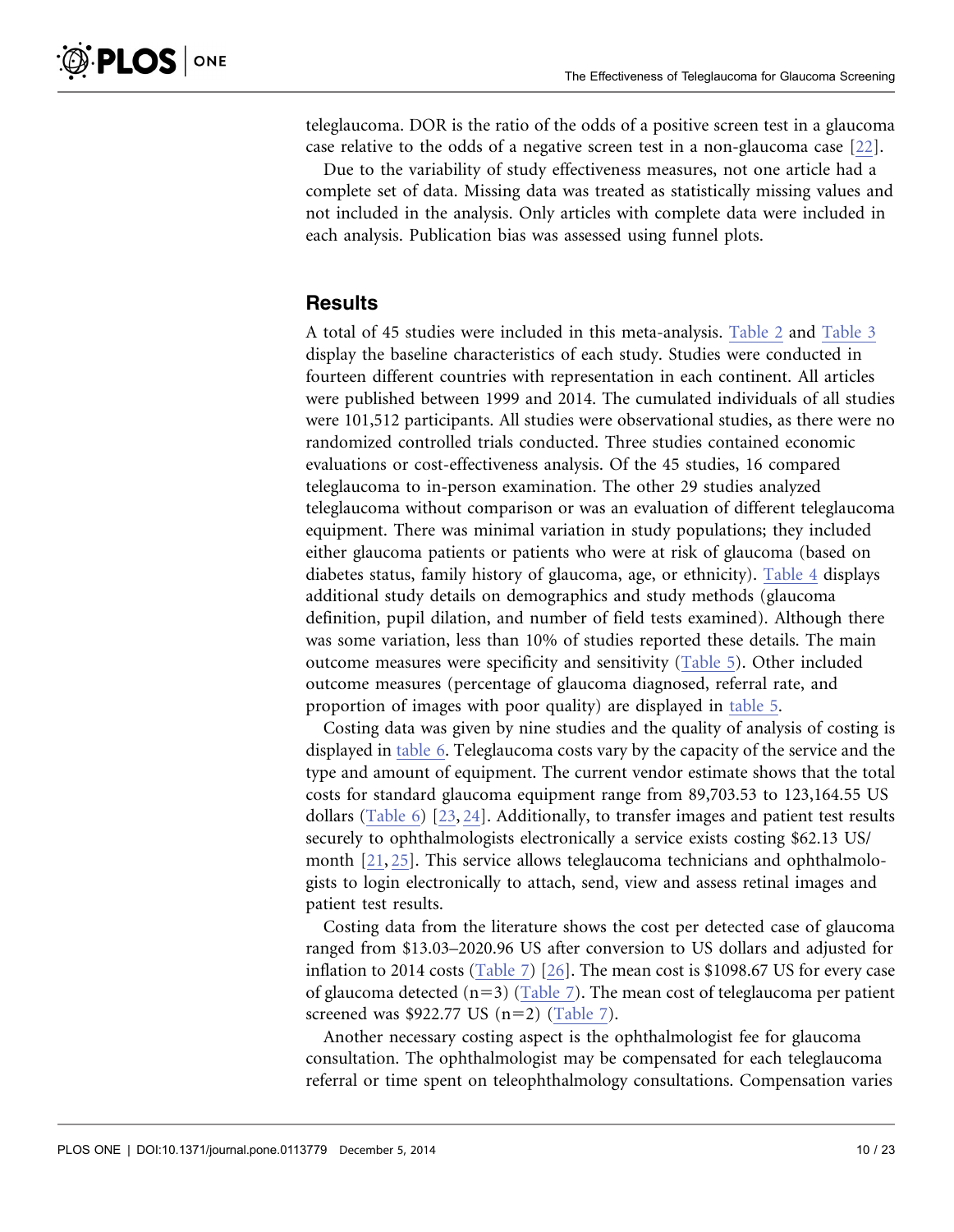<span id="page-12-0"></span>

#### Table 4. Additional Details on Baseline Characteristics of Included Studies.

| <b>Author (Year)</b>                    | <b>Study Population</b><br><b>Ethnicity</b>                                                             | Glaucoma definition                                                                                                                                                                                                                                                                                                                                                                                                                                                                                                                                                                                                                                                                                                                                                                                                 | <b>Dilated pupil</b> | $#$ Field<br>tests |
|-----------------------------------------|---------------------------------------------------------------------------------------------------------|---------------------------------------------------------------------------------------------------------------------------------------------------------------------------------------------------------------------------------------------------------------------------------------------------------------------------------------------------------------------------------------------------------------------------------------------------------------------------------------------------------------------------------------------------------------------------------------------------------------------------------------------------------------------------------------------------------------------------------------------------------------------------------------------------------------------|----------------------|--------------------|
| Eikelboom et al. (1999)<br>[31]         | $\overline{\phantom{m}}$                                                                                |                                                                                                                                                                                                                                                                                                                                                                                                                                                                                                                                                                                                                                                                                                                                                                                                                     | Yes                  |                    |
| Yogesan et al. (1999)<br>$[36]$         |                                                                                                         |                                                                                                                                                                                                                                                                                                                                                                                                                                                                                                                                                                                                                                                                                                                                                                                                                     | Yes                  |                    |
| Yogesan et al. (2000)<br>[38]           |                                                                                                         |                                                                                                                                                                                                                                                                                                                                                                                                                                                                                                                                                                                                                                                                                                                                                                                                                     | Yes                  |                    |
| Yogesan et al. (2000)<br>$[39]$         |                                                                                                         |                                                                                                                                                                                                                                                                                                                                                                                                                                                                                                                                                                                                                                                                                                                                                                                                                     | Yes                  |                    |
| lanchulev et al. (2005)<br>$\boxed{32}$ | 15% White, 9% African<br>American, 76% Hispanic                                                         |                                                                                                                                                                                                                                                                                                                                                                                                                                                                                                                                                                                                                                                                                                                                                                                                                     | No                   |                    |
| Chen et al. (2004) [46]                 | 100% Asian                                                                                              | "The diagnosis of glaucoma was made according to the<br>anatomical findings from the patient's optic nerve disc, and<br>functional visual field examination by frequency-doubling<br>perimetry (FDP). Intraocular pressure (IOP) was also evaluated.<br>An elevated IOP was defined as over 17 mmHg (1 mmH=133 Pa).<br>Severe glaucoma was defined as an optic cup: disc ratio over 0.7<br>with an FDP defect or elevated IOP. Mild glaucoma was defined<br>as an optic cup: disc ratio between 0.7 and 0.5, or disc<br>asymmetry of over 20%, with an FDP defect or elevated IOP."                                                                                                                                                                                                                                 |                      |                    |
| Kumar et al. (2006) [33]                | 96% Caucasian, 4% Asian                                                                                 | IOP of 21 mmHg was threshold for suspected glaucoma                                                                                                                                                                                                                                                                                                                                                                                                                                                                                                                                                                                                                                                                                                                                                                 |                      |                    |
| Paul et al. (2006) [48]                 | 100% Indian                                                                                             |                                                                                                                                                                                                                                                                                                                                                                                                                                                                                                                                                                                                                                                                                                                                                                                                                     |                      |                    |
| Kumar et al. (2007) [49]                |                                                                                                         | In accordance with glaucoma screening protocol of Lions Eye<br>Institute: Vertical cup disc ratio (VCDR) $>0.5$ , IOP $>21$ mmHg,<br>abnormal visual field related to glaucoma, and or disk<br>asymmetry > 0.2.                                                                                                                                                                                                                                                                                                                                                                                                                                                                                                                                                                                                     | Yes                  |                    |
| Pasquale et al. (2007)<br>[51]          | 16% African American<br>(of glaucoma suspects)<br>14% African American<br>(Of non-glaucoma<br>suspects) | "VFs were considered glaucomatous if the pattern deviation plot<br>showed a nasal step, nasal depression, arcuate defect,<br>paracentral loss that respected the horizontal meridian, or<br>temporal wedge defects based on previously published criteria<br>Patients were designated as "no glaucoma" if the CDR was "<0.6 in<br>both eyes and CDR asymmetry was <0.1 in the absence of reliable<br>glaucomatous VFs. Patients were designated as having "glaucoma-<br>suspicious optic discs" if the CDR was ">0.6 in either eye or CDR<br>asymmetry was $>0.1$ with or without reliable glaucomatous VFs.<br>Patients with more subtle optic nerve changes were labeled as<br>having glaucoma-suspicious optic discs if VFs were available and<br>reliable and showed change consistent with glaucomatous loss." |                      | Three              |
| Staffieri et al. (2011) [57] -          |                                                                                                         | "Subjects were classified as having definite glaucoma on the<br>basis of characteristic optic nerve head changes (cup: disc ratio<br>[CDR] outside the 97.5 percentile for the normal population or rim<br>width less than 0.1 CDR at the superior and inferior poles of the disc)<br>and definite visual field defect consistent with glaucoma. Individuals<br>with stereoscopic disc photos consistent with structural damage but<br>in whom field testing was unreliable or unobtainable were classified<br>as glaucoma suspect."                                                                                                                                                                                                                                                                                | Yes                  |                    |
| Khurana et al. (2011)<br>[56]           | 100% Indian                                                                                             |                                                                                                                                                                                                                                                                                                                                                                                                                                                                                                                                                                                                                                                                                                                                                                                                                     |                      |                    |
| Anton-Lopez et al.<br>$(2011)$ [55]     |                                                                                                         | "2/3 Criteria were considered suspects and referred for glaucoma<br>consultation: (1) global Moorefield's Regression Analysis<br>borderline or outside normal limits, $(2)$ Nerve Fibre Index $>$ 30,<br>and tonometry $>21$ mmHg."                                                                                                                                                                                                                                                                                                                                                                                                                                                                                                                                                                                 |                      |                    |
| Shahid et al. (2012) [6]                | 78% African American,<br>10% Caucasian, 6.7%<br>Hispanic, 4.8% Other                                    |                                                                                                                                                                                                                                                                                                                                                                                                                                                                                                                                                                                                                                                                                                                                                                                                                     | Yes                  | One                |
|                                         |                                                                                                         |                                                                                                                                                                                                                                                                                                                                                                                                                                                                                                                                                                                                                                                                                                                                                                                                                     |                      |                    |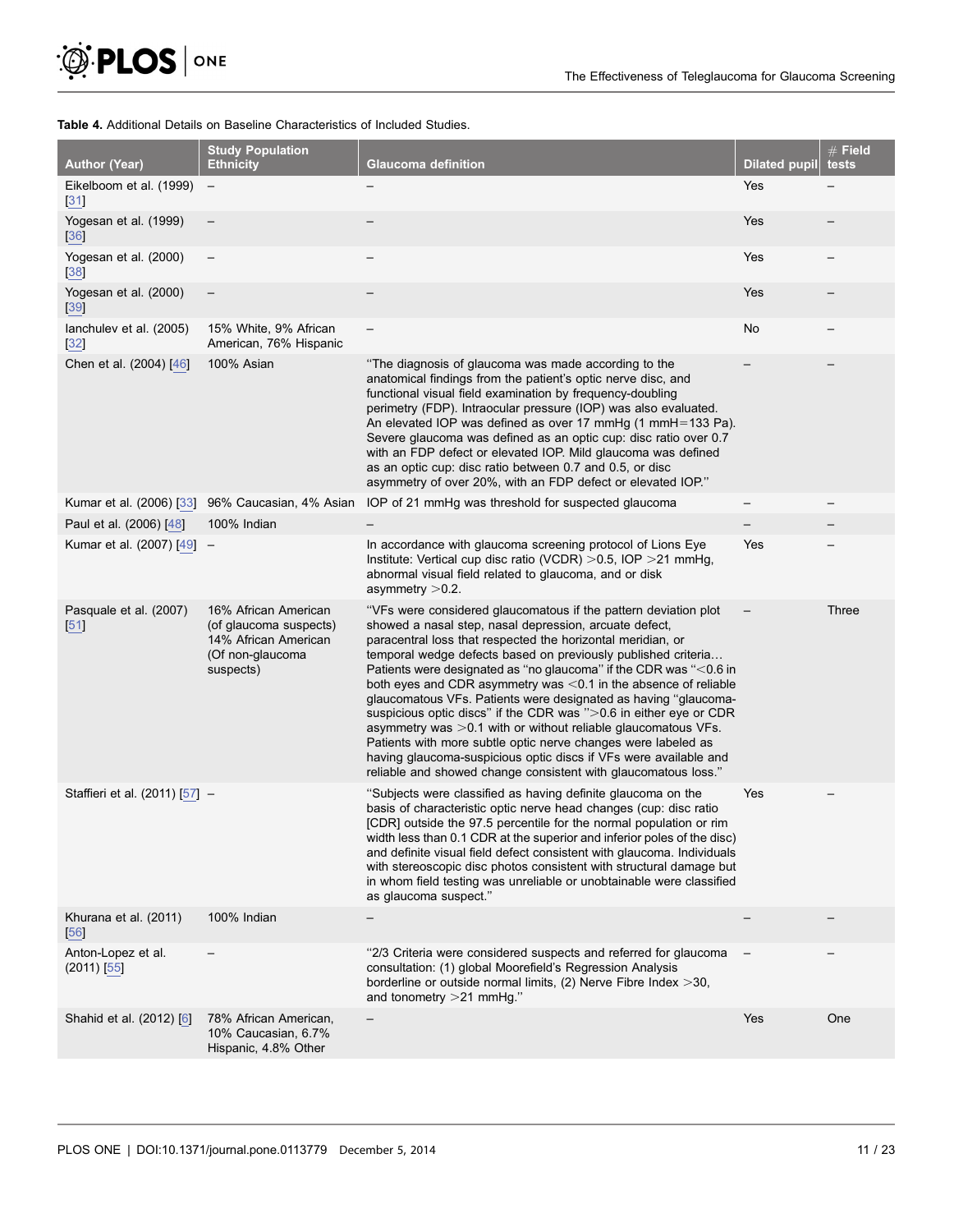<span id="page-13-0"></span>

#### Table 4. Cont.

| <b>Author (Year)</b>     | <b>Study Population</b><br><b>Ethnicity</b> | Glaucoma definition                                                                                                                                                                                                                                                                                                                                                                                                                                                                                                                                                                                                                                                                                                                                                    | <b>Dilated pupil</b> | $#$ Field<br>tests |
|--------------------------|---------------------------------------------|------------------------------------------------------------------------------------------------------------------------------------------------------------------------------------------------------------------------------------------------------------------------------------------------------------------------------------------------------------------------------------------------------------------------------------------------------------------------------------------------------------------------------------------------------------------------------------------------------------------------------------------------------------------------------------------------------------------------------------------------------------------------|----------------------|--------------------|
| Kiage et al. (2013) [13] | 100% African                                | Category 1 diagnosis (structural and functional evidence): 2 out<br>of 3 of the following: VCDR $\geq$ 0.7, focal glaucoma disc changes,<br>VCDR asymmetry $(\geq 0.2)$ . Category 2 diagnosis (structural<br>evidence with unproved field loss): 2 out of 3 of the following:<br>$VCDR \geq 0.8$ , focal glaucoma disc changes, VCDR asymmetry<br>$\geq$ 0.3. Category 3 diagnosis (optic disc not clearly seen): 1 of<br>the following visual acuity $<$ 3/60 and IOP $>$ 21 mmHg or visual<br>acuity <3/60 and evidence of glaucoma surgery or medical<br>records confirming glaucoma morbidity. Glaucoma suspect: one<br>of the following IOP $\geq$ 23 mmHg, 1/3 of the glaucomatous optic<br>neuropathy listed in category 2, glaucoma visual field defect only. | <b>Yes</b>           | Three              |
| Gupta et al. (2013) [14] | 100% Indian                                 | Glaucoma diagnosis based on disc findings VCDR of $\geq 0.7$ or<br>focal neuroretinal rim defect.                                                                                                                                                                                                                                                                                                                                                                                                                                                                                                                                                                                                                                                                      | <b>Yes</b>           |                    |

doi:10.1371/journal.pone.0113779.t004

#### Table 5. Study relevant outcome measures.

| <b>Author (Year)</b>           | Specificity (%)          | Sensitivity (%)   | Percentage Glaucoma<br>diagnosed | <b>Percentage Referral</b><br>Rate | Percentage of Image<br>of Poor Quality |
|--------------------------------|--------------------------|-------------------|----------------------------------|------------------------------------|----------------------------------------|
| Li et al. (1999) [35]          |                          |                   |                                  |                                    | 18.8                                   |
| Yogesan et al. (1999) [36]     | 84.5                     | 82.5              |                                  |                                    |                                        |
| Eikelboom et al. (1999) [31]   | 71.5                     | 67                | $\overline{\phantom{m}}$         |                                    |                                        |
| Yogesan et al. (2000) [39]     | 87                       | 100               | $\overline{\phantom{m}}$         |                                    | $\qquad \qquad -$                      |
| Gonzalez et al.(2001) [40]     | $\qquad \qquad -$        |                   | 7.9                              |                                    | 13                                     |
| Sebastian et al. (2001) [41]   | $\overline{\phantom{a}}$ |                   | 2.7                              |                                    | $\overline{4}$                         |
| Wegner et al. (2003) [42]      | $\overline{\phantom{m}}$ |                   |                                  |                                    | 9.4                                    |
| de Mul et al. (2004) [47]      | 58                       | 82                | 4.6                              | 11                                 |                                        |
| lanchulev et al. (2005) [32]   | 95.5                     | 81.5              | $\overline{\phantom{m}}$         |                                    |                                        |
| Kumar et al. (2006) [33]       | 98.8                     | 38.1              | $\overline{\phantom{m}}$         |                                    |                                        |
| Kumar et al. (2007) [49]       | 93.6                     | 91.1              |                                  |                                    |                                        |
| Pasquale et al. (2007) [51]    | 96                       | 59                |                                  |                                    |                                        |
| deBont et al. (2008) [53]      | $\overline{\phantom{m}}$ |                   |                                  | 11                                 | 11                                     |
| Staffieri et al. (2011) [57]   | $\overline{\phantom{m}}$ |                   | 5                                | —                                  |                                        |
| Anton-Lopez et al. (2011) [55] | $\overline{\phantom{m}}$ |                   | 1.9                              | 7.7                                |                                        |
| Khurana et al. (2011) [56]     | $\qquad \qquad -$        | —                 | 1.06                             | 12.5                               |                                        |
| Shahid et al. (2012) [6]       | $\qquad \qquad -$        |                   | 32                               |                                    |                                        |
| Ahmed et al. (2013) [62]       | $\overline{\phantom{m}}$ | $\qquad \qquad -$ | $\qquad \qquad -$                | 19.4                               | 5                                      |
| Gupta et al. (2013) [14]       | 81.82                    | 72.1              | $\overline{\phantom{m}}$         |                                    |                                        |
| Kiage et al. (2013) [13]       | 89.6                     | 41.3              | 14                               |                                    | 24                                     |
| Verma et al. (2013) [61]       | —                        |                   | 31                               | 31                                 |                                        |
| Arora et al. (2014) [12]       | —                        |                   | 44                               |                                    |                                        |

doi:10.1371/journal.pone.0113779.t005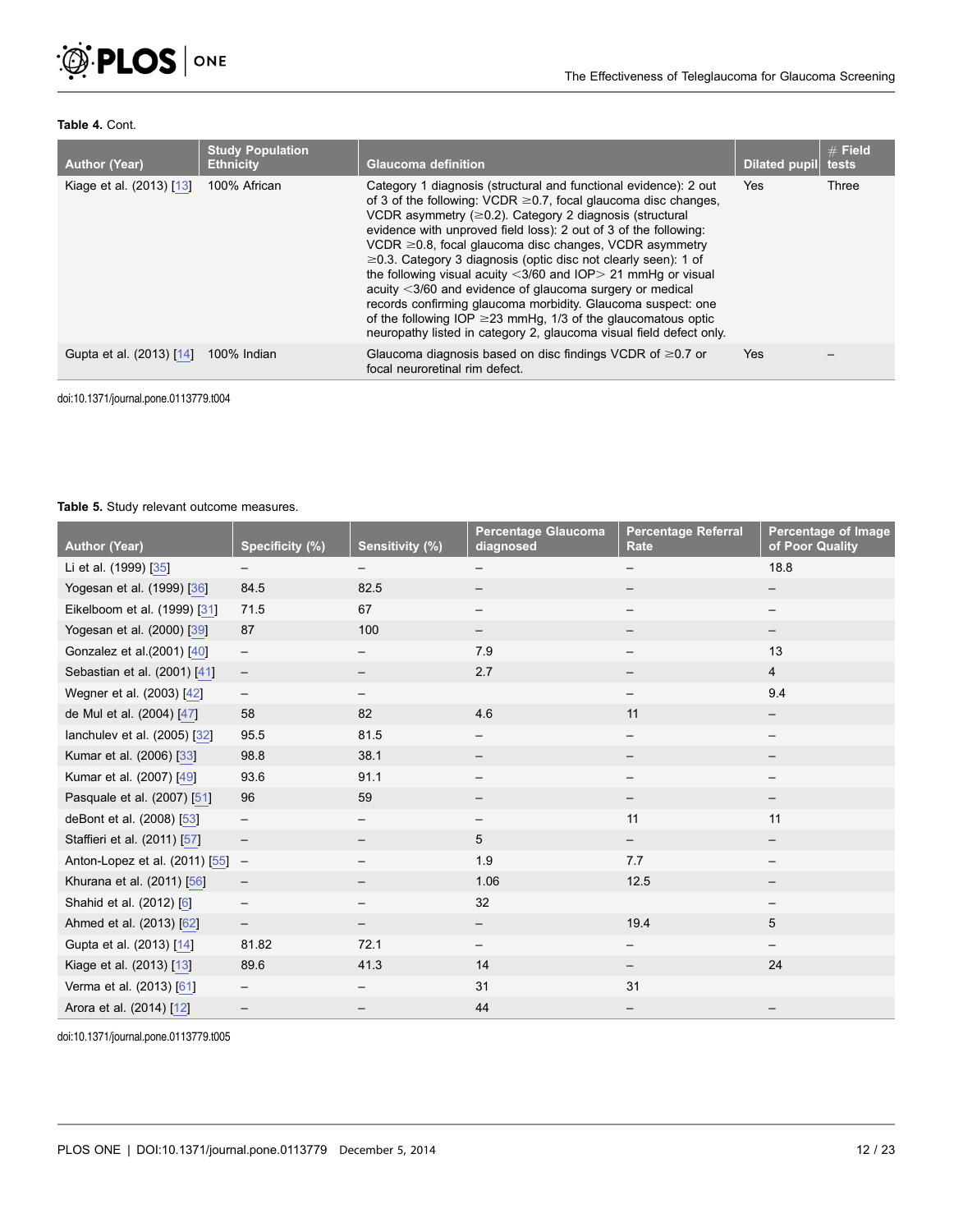<span id="page-14-0"></span>

#### Table 6. Quality of analysis for costing.

| <b>Author (Year)</b>           | <b>Object</b>                                                     | $Costs($ \$) | <b>Currency</b> |
|--------------------------------|-------------------------------------------------------------------|--------------|-----------------|
| Tuulonen et al. (1999) [11]    | <b>Fixed Costs</b>                                                |              |                 |
|                                | Fundus camera (1 unit)                                            | 200          | <b>FIM</b>      |
|                                | ISDN installation (3 units)                                       | 6.5          | <b>FIM</b>      |
|                                | Server computer (2 units for 5 years)                             | 50           | <b>FIM</b>      |
|                                | Software application (2 units for 5yrs)                           | 50           | <b>FIM</b>      |
|                                | Video slit-lamp (1 unit)                                          | 40           | <b>FIM</b>      |
|                                | Write off 10 years (3%)                                           | 40.62        | <b>FIM</b>      |
|                                | Use of teleophthalmology equipment                                | 24.372       | <b>FIM</b>      |
|                                | Video conference equipment                                        | 84           | <b>FIM</b>      |
|                                | Write-off 5 years                                                 | 18.342       | <b>FIM</b>      |
|                                | Automated perimetry - Humphrey                                    | 132          | <b>FIM</b>      |
|                                | Write off 10 years (3%)                                           | 15.474       | <b>FIM</b>      |
|                                | Other fixed costs                                                 |              |                 |
|                                | Service and updating                                              | 5            | <b>FIM</b>      |
|                                | Line costs per month                                              | 3.672        | <b>FIM</b>      |
|                                | Premise                                                           | 1.608        | <b>FIM</b>      |
|                                | <b>Utilities</b>                                                  | 1.608        | <b>FIM</b>      |
|                                | Other costs                                                       | 7.133        | <b>FIM</b>      |
| Yogesan et al. (2000) [38]     | Satellite phone                                                   | 30000        | <b>EUR</b>      |
|                                | Mobile phone                                                      | 3250         | <b>EUR</b>      |
| Jin et al. (2003) [45]         | Total expenditure capital                                         | 160260       | CAN             |
|                                | Operating costs per 1 year                                        | 348665       | CAN             |
|                                | Projected 2005 Costs                                              | 385226       | CAN             |
|                                | Operating costs amortized over 5 years                            | 32052        | CAN             |
|                                | Operating costs amortized over 5 years per diabetic case          | 1231         | CAN             |
|                                | Professional and Lab Fees                                         | 291          | CAN             |
|                                | Costs per patient                                                 | 1231         | CAN             |
|                                | Travel costs                                                      | 805          | CAN             |
|                                | Escort travel expenses                                            | 340          | CAN             |
| Chen et al. (2004) [46]        | Costs per detected case                                           | $10$         | US              |
| lanchulev et al. (2005) [32]   | Costs per targeted glaucoma screening                             | 60           | US              |
|                                | Costs per detected case                                           | 1000         | US              |
| Sogbesan (2010) [54]           | Patient savings                                                   | 2527         | CAN             |
| Anton-Lopez et al. (2011) [55] | <b>Incremental Costs</b>                                          | 24150        | <b>EUR</b>      |
|                                | Costs per detected case                                           | 1420         | <b>EUR</b>      |
|                                | Primary Care visit                                                | 15           | <b>EUR</b>      |
|                                | General Ophthalmic Visit                                          | 18           | <b>EUR</b>      |
|                                | Ophthalmic Visit with tests                                       | 52           | <b>EUR</b>      |
|                                | Glaucoma Consultation                                             | 26           | <b>EUR</b>      |
| Swierk et al. (2011) [58]      | <b>Medical Care</b>                                               | 291.21       | <b>EUR</b>      |
|                                | Accommodation costs                                               | 280          | <b>EUR</b>      |
|                                | Costs per patient                                                 | 288.72       | <b>EUR</b>      |
| Ahmed et al. (2013) [62]       | Equipment costs (digital retinal camera, Tonopen and<br>computer) | 46000        | US              |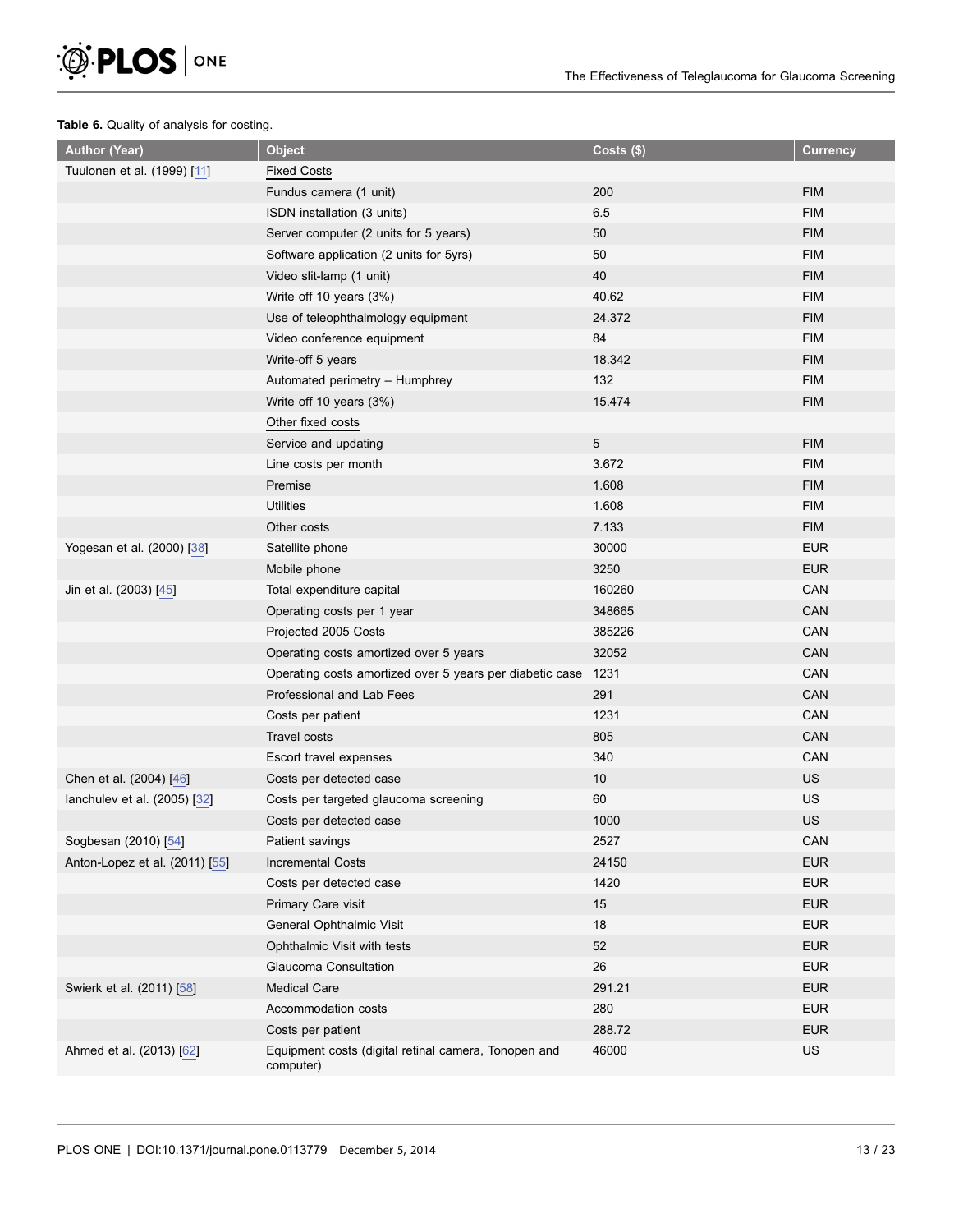<span id="page-15-0"></span>

#### Table 6. Cont.

| <b>Author (Year)</b>              | <b>Object</b>                   | Costs(\$)            | <b>Currency</b> |
|-----------------------------------|---------------------------------|----------------------|-----------------|
| Vendor Estimates (2014) [23, 24]  | <b>OCT</b>                      | 48,000-49,000        | <b>CAN</b>      |
|                                   | Slit Lamp                       | 7,420-19,990         | <b>CAN</b>      |
|                                   |                                 |                      |                 |
|                                   | Tonometer                       |                      |                 |
|                                   | Slit lamp mounted               | 1,400-2,400          | <b>CAN</b>      |
|                                   | Non-contact                     | 8,995                | <b>CAN</b>      |
|                                   |                                 |                      |                 |
|                                   | <b>Retinal Camera</b>           | 27,900-27, 995       | <b>CAN</b>      |
|                                   | Visual Field Analyser           | 16,340-32,420        | <b>CAN</b>      |
|                                   | <b>TOTAL RANGE:</b>             | 89,703.53-123,164.55 | <b>US</b>       |
| Ocular Health Network (2014) [25] | <b>Imaging Transfer Service</b> | 70/Month             | <b>CAN</b>      |

doi:10.1371/journal.pone.0113779.t006

by states and/or provinces, government legislation, and available private grants. In the United States, Medicare and Medicaid provide several reimbursement programs for physicians delivering telemedicine consultations [\[27,](#page-22-0) [28\]](#page-22-0). In Ontario, Canada, the compensation for the fee-for service model, is \$16.00 CAN per ophthalmic referral [\[29\]](#page-23-0). The physician liable for teleglaucoma consultations must be a licensed ophthalmologist in both the area of the service and the patient. Physicians must hold liability coverage appropriate to state/provincial laws. In Canada, the Canadian Medical Protective Association provides ophthalmologists with liability coverage for teleophthalmology [\[30\]](#page-23-0).

Ten studies had complete data necessary to conduct the analysis for teleglaucoma diagnostic accuracy. The summary estimate for sensitivity was 0.833 [95% CI 0.77, 0.88] and specificity was 0.79 [95% CI 0.668, 0.875] for glaucoma screening using optic nerve examinations [\(Figure 2](#page-16-0)). The summary estimates indicate that teleglaucoma correctly detects 83.3% of glaucoma cases and correctly classifies 79% of those without glaucoma as glaucoma-negative. [Figure 3](#page-17-0) displays each study estimate and the summary estimate with its associated confidence intervals and the generated HSROC curve. The distribution of the studies in the

| <b>Author (Year)</b>           | Cost per detected case (\$US)<br>(Adjusted for inflation to 2014 costs) Inflation Rate (%) inflation to 2014 costs) |       | Cost per patient (\$US) (Adjusted for Inflation Rate | (%)   |
|--------------------------------|---------------------------------------------------------------------------------------------------------------------|-------|------------------------------------------------------|-------|
| Jin et al. (2003) [45]         |                                                                                                                     |       | 1434.63                                              | 25.49 |
| Chen et al. (2004) [46]        | 13.03                                                                                                               | 30.32 |                                                      |       |
| lanchulev et al. (2005) [32]   | 1262.02                                                                                                             | 26.2  |                                                      |       |
| Anton-Lopez et al. (2011) [55] | 2020.96                                                                                                             | 5.89  |                                                      |       |
| Swierk et al. (2011) [58]      |                                                                                                                     |       | 410.91                                               | 5.89  |
| Mean costs                     | 1098.67                                                                                                             |       | 922.77                                               |       |

Table 7. Teleglaucoma estimated 2014 unit costs.

doi:10.1371/journal.pone.0113779.t007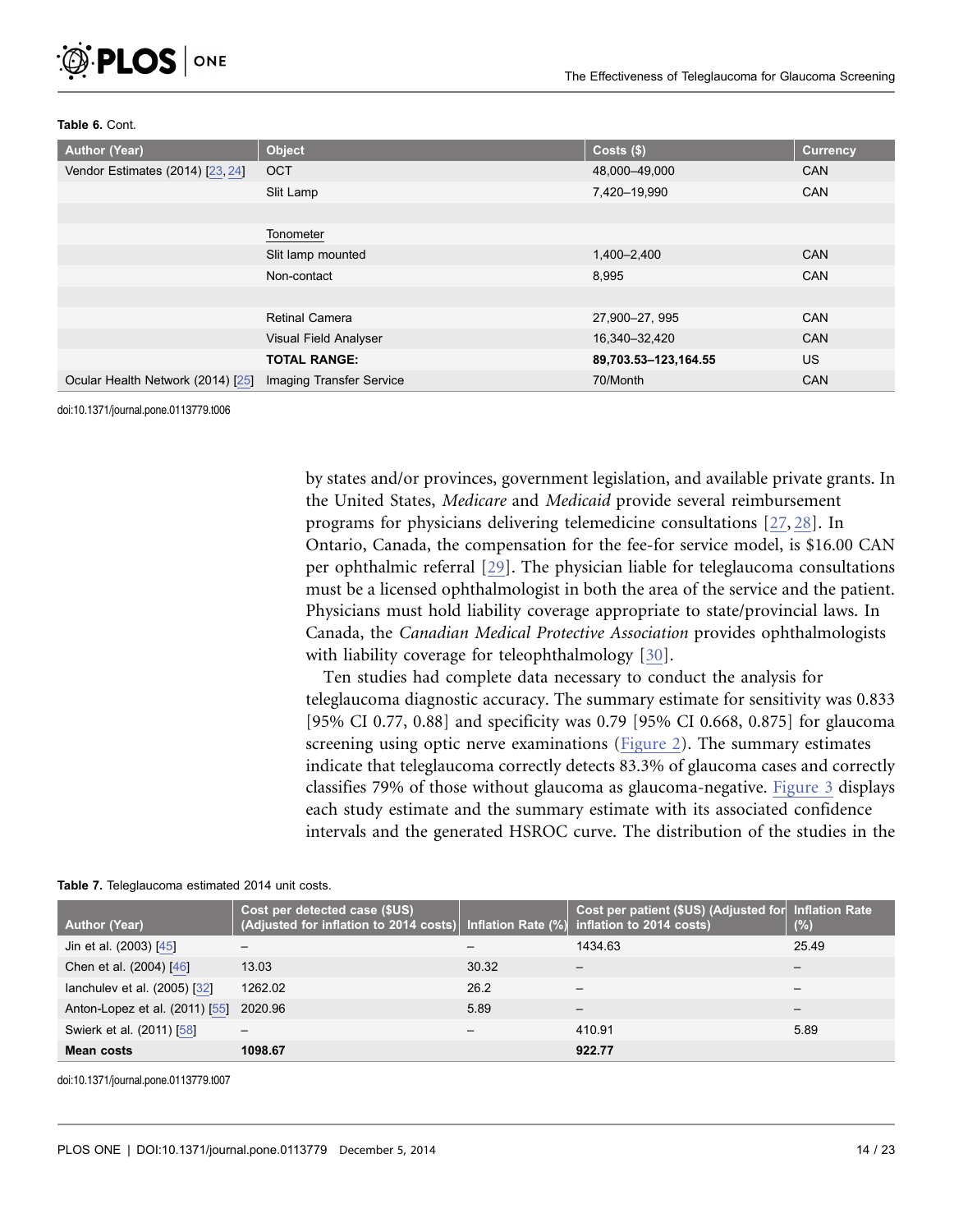<span id="page-16-0"></span>

Refining starting values:

Iteration 0: log likelihood = -78.600767 (not concave) Iteration 1: log likelihood = -75.982129 Iteration 2: log likelihood = -75.554028 Iteration 3: log likelihood = -75.340131

Performing gradient-based optimization:

```
Iteration 0: log likelihood = -75.340131
Iteration 1: log likelihood = -75.338524
Iteration 2: log likelihood = -75.338524
```
#### Meta-analysis of diagnostic accuracy

Log likelihood = -75.338524 Number of studies =

|                                                                  | Coef.    | Std. Err. | Z    | P >  z | [95% Conf. Interval] |          |
|------------------------------------------------------------------|----------|-----------|------|--------|----------------------|----------|
| <b>Bivariate</b>                                                 |          |           |      |        |                      |          |
| E(logitSe)                                                       | 1.603718 | .2012079  |      |        | 1.209357             | 1.998078 |
| E(logitSp)                                                       | 1.327128 | .3199906  |      |        | .6999575             | 1.954298 |
| Var(logitSe)                                                     | .2967446 | .1757148  |      |        | .0929718             | .947141  |
| Var(logitSp)                                                     | .9162078 | .5546539  |      |        | .2797007             | 3.001197 |
| Corr(logits)                                                     | .485518  | .3151724  |      |        | $-.271123$           | .8712955 |
| <b>HSROC</b>                                                     |          |           |      |        |                      |          |
| Lambda                                                           | 3.127015 | .4806803  |      |        | 2.184899             | 4.069131 |
| Theta                                                            | .5623328 | .3130932  |      |        | $-.0513186$          | 1.175984 |
| beta                                                             | .5636856 | .3954614  | 1.43 | 0.154  | $-.2114045$          | 1.338776 |
| s2alpha                                                          | 1.54916  | .8267713  |      |        | .5442752             | 4.409345 |
| s2theta                                                          | .1341308 | .0918339  |      |        | .0350546             | .5132295 |
| Summary pt.                                                      |          |           |      |        |                      |          |
| Se                                                               | .8325373 | .0280522  |      |        | .7701852             | .8805951 |
| Sp                                                               | .7903651 | .0530186  |      |        | .6681784             | .8759145 |
| <b>DOR</b>                                                       | 18.74346 | 8.251661  |      |        | 7.908883             | 44.42062 |
| LR+                                                              | 3.971368 | 1.064445  |      |        | 2.348511             | 6.715643 |
| LR-                                                              | .2118802 | .0431373  |      |        | .1421647             | .3157831 |
| $1/LR$ -                                                         | 4.719649 | .960887   |      |        | 3.166731             | 7.034096 |
| Covariance between estimates of E(logitSe) & E(logitSp) .0254672 |          |           |      |        |                      |          |

 $\,8\,$ 

#### Figure 2. Hierarchical logistic regression results.

doi:10.1371/journal.pone.0113779.g002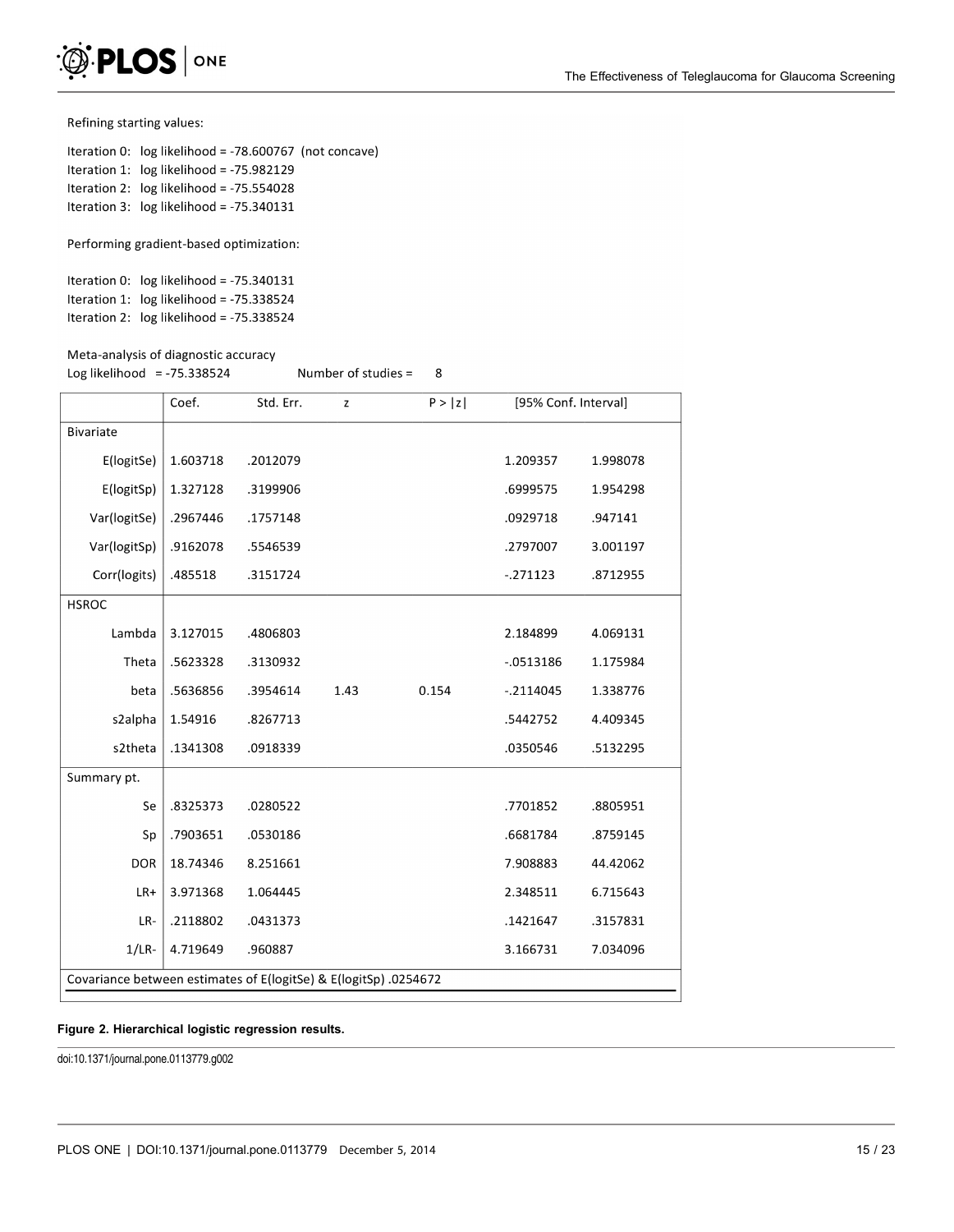<span id="page-17-0"></span>

Figure 3. Hierarchical Summary Receiver Operating Characteristic (HSROC) plot.

doi:10.1371/journal.pone.0113779.g003

plot demonstrates the variability of both specificity and sensitivity amongst studies. Six studies fall outside of the 95% confidence interval of the summary estimate. The 95% prediction region is the estimate of future observations. The results demonstrate a fairly wide prediction region for both true predictions of specificity and sensitivity, with greater variability expected for specificity.

The study populations used to assess diagnostic accuracy were those at-risk of glaucoma (based on diabetes status, family history, age, ethnicity, etc.), optometrist and ophthalmic clinic patients, and patients who were glaucoma suspects ([Table 1](#page-5-0)). One study reported its study population as glaucoma patients only ([Table 1](#page-5-0)) and contrary, this study had one of the lower reported scores for diagnostic accuracy: specificity was 71.5% and sensitivity was 67% [\(Table 5](#page-13-0)) [\[31\]](#page-23-0).

The diagnostic tools of the included studies varied slightly [\(Table 8](#page-18-0)). Eight out of the ten studies analyzed for sensitivity and specificity used at minimum optic nerve examinations as part of the screening process [\(Table 8\)](#page-18-0). The other two studies reported using IOP or visual field defects as the methods to detect glaucoma suspects [\(Table 8](#page-18-0)). For these studies which did not include fundus photographs, the sensitivity and specificity were 81.5% and 95.5% respectively for glaucoma screening using only visual field and 38.1% and 98.8% respectively for glaucoma screening using IOP and Orbscan Topography ([Table 5](#page-13-0)) [\[32,](#page-23-0) [33\].](#page-23-0)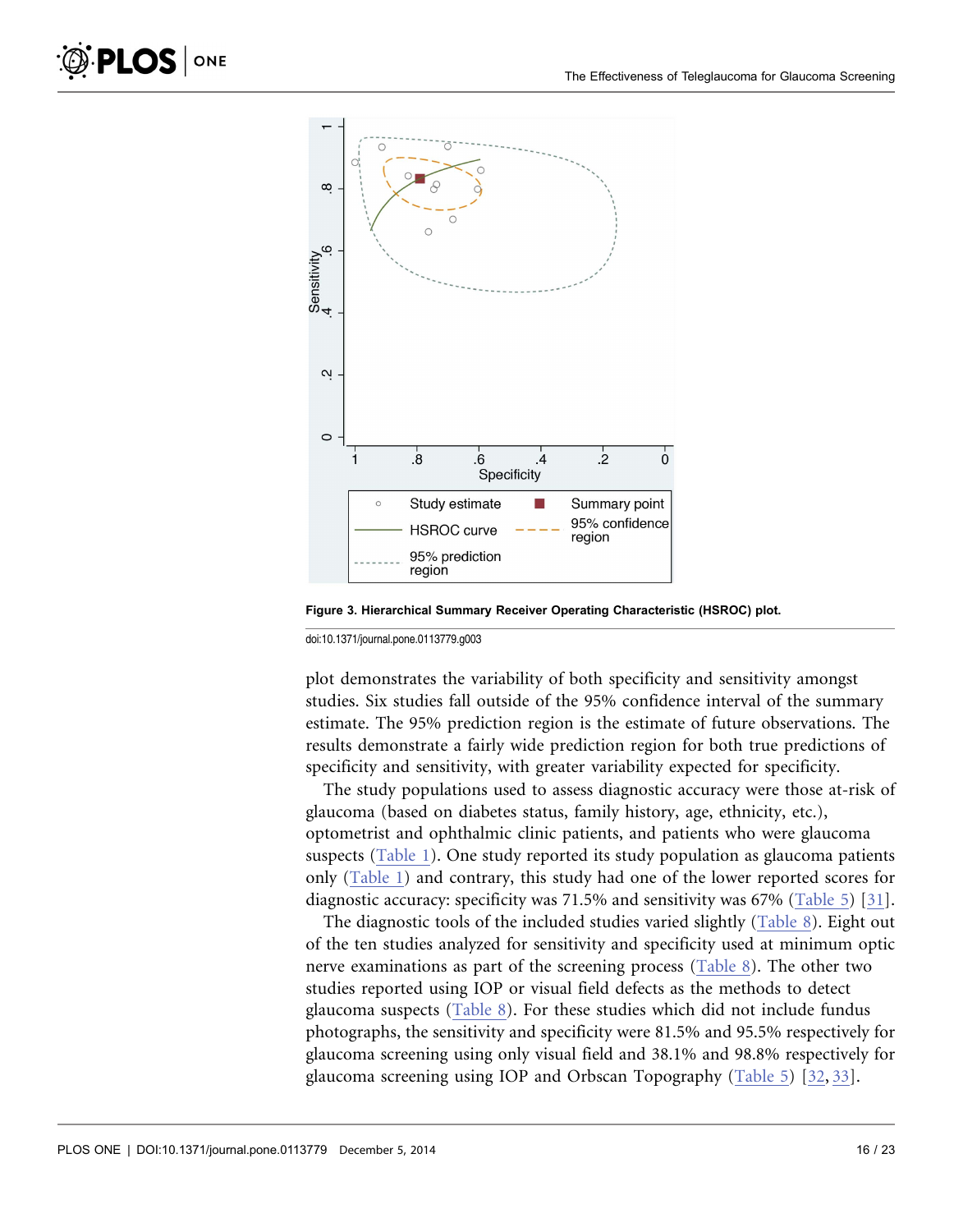<span id="page-18-0"></span>

#### Table 8. Study ophthalmic examinations.

| <b>Author (Year)</b>           | <b>Examination tests</b>                                                                              |
|--------------------------------|-------------------------------------------------------------------------------------------------------|
| Li et al. (1999) [35]          | Optic disc photographs, VCDR                                                                          |
| Yogesan et al. (1999) [36]     | <b>VCDR</b>                                                                                           |
| Eikelboom et al. (1999) [31]   | <b>VCDR</b>                                                                                           |
| Yogesan et al. (2000) [39]     | Fundus images, H/VCDR, radial rim measurements                                                        |
| Gonzalez et al.(2001) [40]     | Fundus images                                                                                         |
| Sebastian et al. (2001) [41]   | Visual acuity, IOP, FDT, optic nerve head photographs                                                 |
| Wegner et al. (2003) [42]      | HRT, IOP, OCT                                                                                         |
| de Mul et al. (2004) [47]      | IOP, nerve fibre indicators                                                                           |
| lanchulev et al. (2005) [32]   | HVF, visual acuity                                                                                    |
| Kumar et al. (2006) [33]       | IOP, CCT, ACT                                                                                         |
| Kumar et al. (2007) [49]       | IOP, FDT, VCDR, disc asymmetry, visual field, fundus photographs                                      |
| Pasquale et al. (2007) [51]    | IOP, CDR, Humphrey visual field, comprehensive eye examination                                        |
| deBont et al. (2008) [53]      | Nerve fiber indicators, fundus photographs, IOP                                                       |
| Staffieri et al. (2011) [57]   | Visual acuity, refractive status, visual field testing, IOP, CCT, stereoscopic optic disc photographs |
| Anton-Lopez et al. (2011) [55] | IOP, HRT, nerve fibre indicators                                                                      |
| Khurana et al. (2011) [56]     |                                                                                                       |
| Shahid et al. (2012) [6]       | IOP, optic nerve head appearance and asymmetry, nerve fibre layer dropouts                            |
| Ahmed et al. (2013) [62]       | Fundus images, CDR, IOP                                                                               |
| Gupta et al. (2013) [14]       | Fundus photographs                                                                                    |
| Kiage et al. (2013) [13]       | Slit lamp examination, focal glaucoma damage, VCDR, IOP, FDT, fundus images, visual fields            |
| Verma et al. (2013) [61]       | Stereoscopic optic nerve images, visual fields, ancillary tests, IOP, OCT, and HRT                    |
| Arora et al. (2014) [12]       | OCT, HRT, stereo-nerve photographs, FDT, HVF, OCT, IOP                                                |

Legend: VCDR = vertical cup-to-disc ratio, HCDR = horizontal cup-to-disc ratio, IOP = intraocular pressure, FDT = frequency doubling technology, CCT = central corneal thickness, HRT = Heidelberg Retinal Tomography, CDR =cup-to-disc ratio, HVF = Humphrey Visual Field, ACT = anterior chamber depth,  $POAG = primary$  open angle glaucoma,  $OAG =$  open angle glaucoma.

doi:10.1371/journal.pone.0113779.t008

Three studies reported sensitivity and specificity of in-person examination. The weighted mean of sensitivity was  $74.9 \pm 27.6\%$  (n=3) and specificity was  $88.8 + 10.3\%$  (n=3) for in-person examination. The summary estimates indicate that in-person examination correctly detects 74.9% of glaucoma cases and correctly classifies 88.8% of those without glaucoma as glaucoma-negative.

The positive likelihood ratio was 3.97 [95% CI: 2.3–6.7] while the negative likelihood ratio was 0.21 [95% CI: 0.14–0.32] ([Figure 2\)](#page-16-0). This demonstrates that the likelihood of a positive screen test in a glaucoma case is greater than the likelihood of a negative screen test in a non-glaucoma case. In addition, the positive likelihood ratio is greater than one and thus the positive screen test is associated with glaucoma. Since the negative likelihood ratio is less than one, the negative screen test is associated with the absence of disease [\[22\].](#page-22-0) The effectiveness of the diagnostic accuracy of teleglaucoma was given by the DOR, which was 18.7 [95% CI: 7.9–44.4] [\(Figure 2\)](#page-16-0). The relative odds of a positive screen test in glaucoma cases are 18.7 times more likely than a negative screen test in a non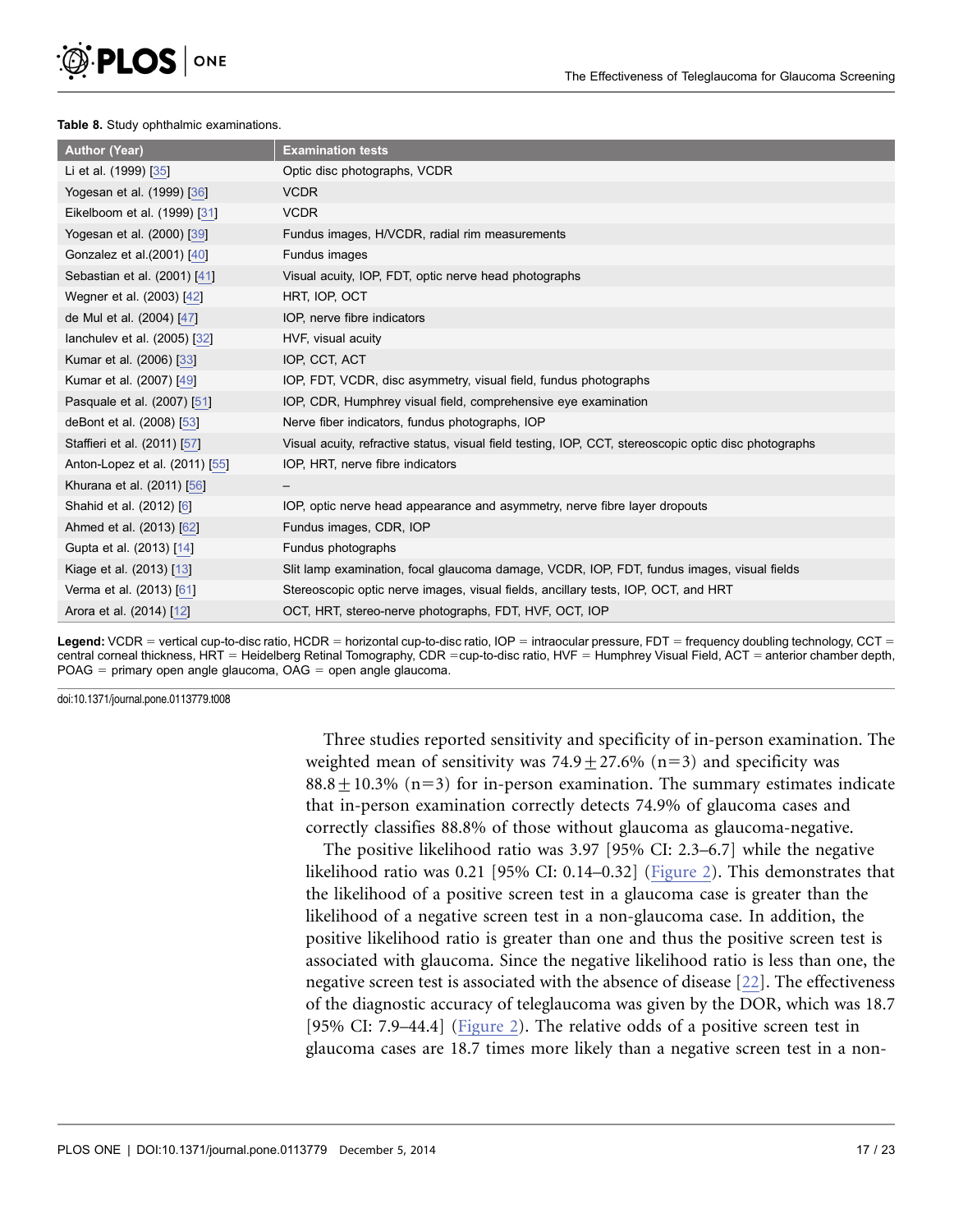glaucoma case. Since the DOR was greater than one the test is discriminating between true positives and true negatives correctly [\[22\]](#page-22-0).

There was insufficient data to conduct hierarchical logistic regression on the percentage of glaucoma diagnosed. Three of the 45 studies reported percentage of glaucoma diagnosed in both teleglaucoma and in-person examination necessary for analysis. The mean percentage of glaucoma diagnosed was 13.4% for teleglaucoma and 7.8% for in-person examination which suggests that teleglaucoma is capable of detecting more cases of glaucoma.

Other effectiveness measures of teleglaucoma were analyzed such as variables of healthcare service quality. The mean percentage of patients referred to specialist for consultation was  $12.5 \pm 7.8\%$  (n=6). The mean percentage of images that were of poor quality was  $10.4 + 6.7\%$  (n=7). It took a mean time of 75.6 + 87.7 seconds  $(n=4)$  to process the teleglaucoma images. Timing associated with teleglaucoma service is another measure of quality. The mean time for screening was  $8.8 + 5.1$  minutes (n=3). The time reported for ophthalmologist to make diagnosis was 34 minutes (n=1). The mean reporting time was 7.6 $\pm$ 2.6 minutes  $(n=6)$ . Teleglaucoma gave a reduction for patient travel time of 61.23 hours  $(n=1)$ . Teleglaucoma had a mean access time (time from patient being referred to the date visit is booked) of  $59.7 \pm 9.9$  minutes (n=4) in comparison to  $73.7 + 29.8$  minutes (n=4) for in-person examination. The mean cycle time (time from registration until patient leaves clinic) for teleglaucoma was  $81.7 \pm 6$  minutes  $(n=2)$ , which was less than that of in-person examination,  $116+2.5$  minutes  $(n=2)$ . The mean proportion of patient satisfaction with teleglaucoma was  $47.3 \pm 8.8\%$  (n=2) while only 42% (n=1) were satisfied with in-person examination.

## **Discussion**

Telemedicine has demonstrated good use for offering glaucoma services to people of remote areas. Teleglaucoma is beneficial to remote areas as the physician is not required to see patients in person, which reduces wait times and shortens the length of ophthalmic consultations. Teleglaucoma avoids long distance travel and time wasted on commute. The results of the pooled estimates for diagnostic accuracy have shown teleglaucoma to be more sensitive and less specific than inperson examinations. Teleglaucoma is advantageous at detecting true positive cases of glaucoma, but has a higher rate of false positives in comparison to inperson examination. With very high DOR estimates, it is suggested that teleglaucoma can accurately discriminate screen tests. Teleglaucoma has demonstrated capability to detect glaucoma cases that may not have been detected during in-person examination. Glaucoma progresses without patient awareness and it is usually detected at the advanced stages. Thus teleglaucoma serves as a tool for early detection of glaucoma. If caught earlier and with treatment, glaucoma can be effectively managed and can result in the preservation of vision.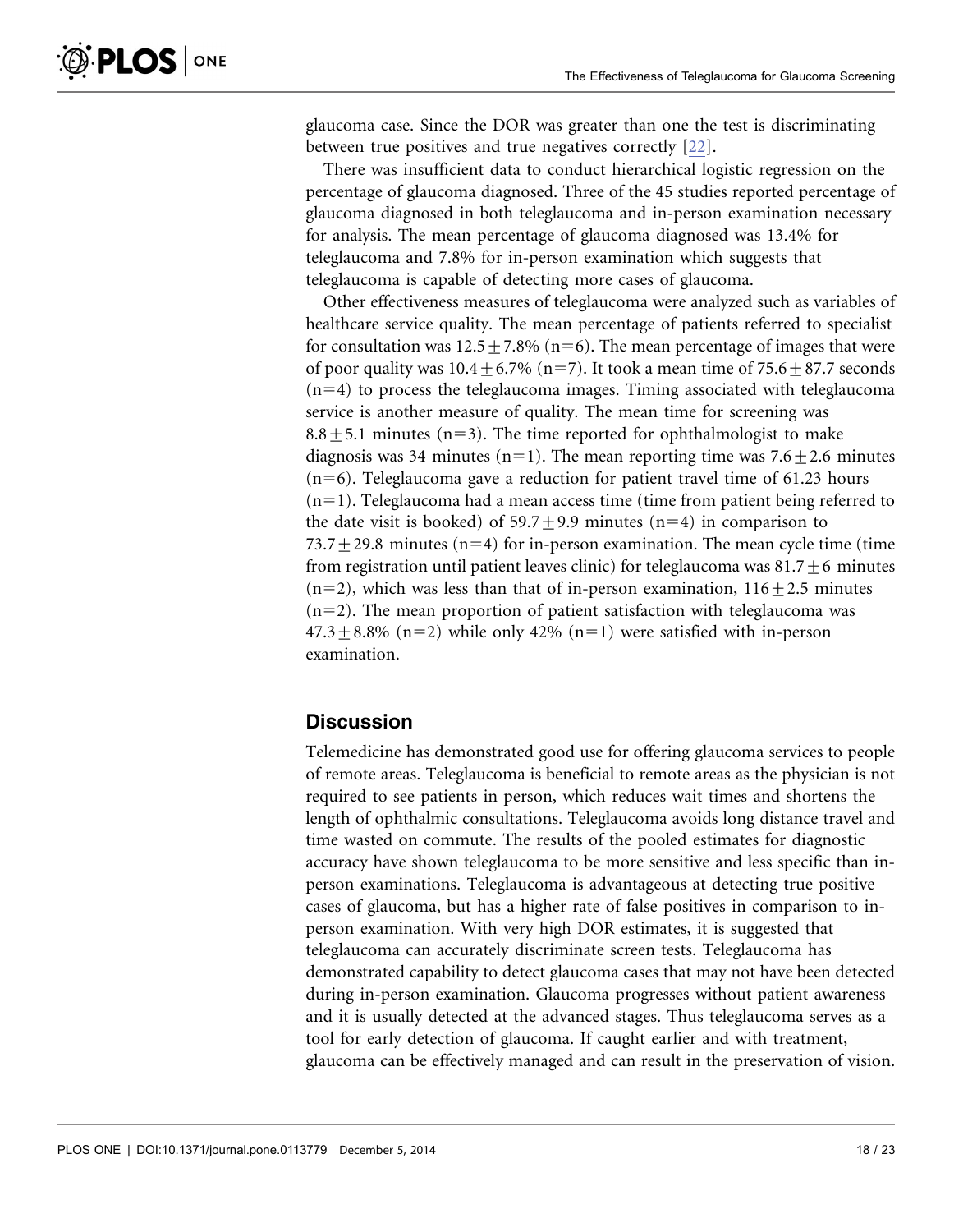Telemedicine for glaucoma can have several combinations of examinations and measurements used for glaucoma screening. Examination of fundus photographs are commonly used for teleglaucoma screening. Four of the ten studies analyzed used only fundus examinations while another four studies included IOP, CCT, visual field loss, and visual acuity, in addition to fundus photograph examinations ([Table 8](#page-18-0)). Two studies did not use fundus photograph examination but rather visual acuity, IOP, CCT, and ACT [\(Table 8\)](#page-18-0). However, this is based on studies who explicitly stated the terms for ophthalmic examination. Some studies reported ''comprehensive eye examinations'' were performed, but did not explicitly state which examinations were performed, thus assumptions cannot be made. The use of different tests for glaucoma screening can potentially bias the results as the more diagnostic tools used during screening results in a greater probability of correct diagnosis naturally. However, the results did not show any significant differences in accuracy with studies which reported using multiple diagnostic tools. Interestingly, the specificity and sensitivity values reported ranged independent of the number and the type of examination used for teleglaucoma ([Table 4](#page-12-0) and [Table 8](#page-18-0)).

The combinations of examinations are dependent on financial and resource limitations of the hosting organization and can vary from small programs to very large programs. It is dependent on the target goals and target populations of the organization. However, the standard examinations recommended for glaucoma screening are those that can evaluate visual field defects, IOP, and the biological structure and function of the optic nerve. These include HRT, OCT, optic disc photography, RNFL photography, as well as FDT, tonometry, and perimetry [\[34\]](#page-23-0). There were limitations within the study. Insufficient data reported was a major limitation of the meta-analysis, although authors were contacted for additional information. Nevertheless, the key goal was to systematically review the literature on tele-glaucoma and in-person screening and perform the meta-analysis. With small samples sizes there was not enough power to show statistical or clinical significance. Different comparators were reported by studies and to ensure internal validity, only studies with exact comparators were analyzed together. This was one of the reasons for reduced sample sizes for the analysis. However, our analysis does provide information on diagnostic accuracy of teleglaucoma, its capability to detect glaucoma, and to detect negative and positive cases correctly. It demonstrates teleglaucoma has the potential as a screening device to detect a greater amount of cases than in-person examination. Since teleglaucoma is an active screening, it suggests glaucoma cases are detected at earlier stages. However the significance of this difference is limited by the number of comparative studies. The majority of the studies were non-comparative which, in addition, limits the significance of the relative effectiveness to in-person examination.

Teleglaucoma has been evaluated in many different ways: diagnostic accuracy, cost reduction, technological capabilities (image quality, image transmission speed, etc.), reduction of patient and health care provider time, and convenience. Thus many studies focus on only part of the effectiveness. As a result, there is insufficient data when summarizing all of the studies together. This has proven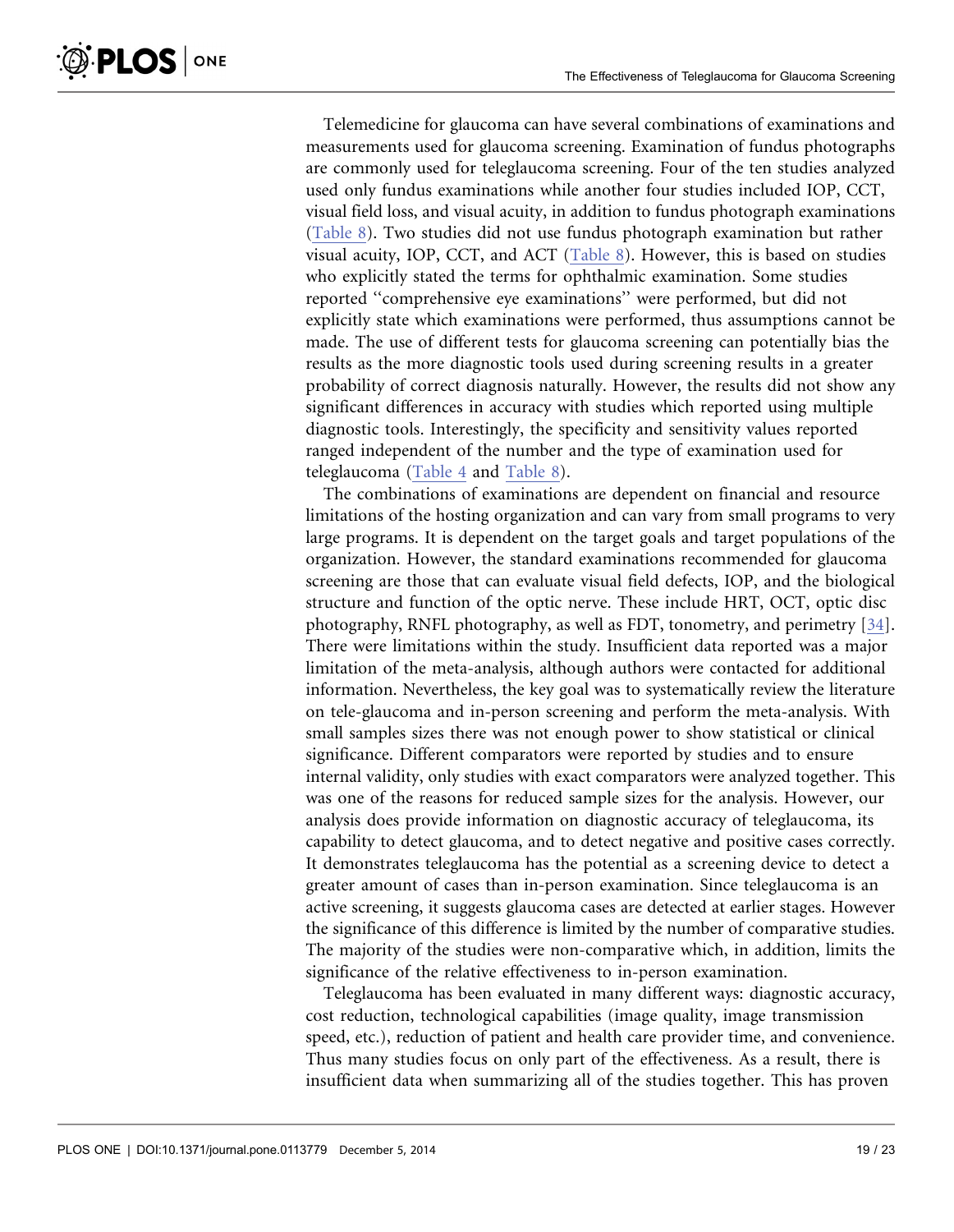<span id="page-21-0"></span>the need for more research literature on the diagnostic accuracy of teleglaucoma and its ability to detect glaucoma in comparison to in-person examination. There is a need for research on the follow-up of detected cases and long-term effects of teleglaucoma. In addition, better quality of evidence through randomized controlled trials is recommended. There are implications for cost-effectiveness analyses. Although, costing data suggests cost savings for patients' time and travel with teleglaucoma, a thorough costing of current health care expenditure is required to determine its overall cost-effectiveness from the scope of the healthcare system.

Teleglaucoma is beneficial to offering services in underserviced regions and rural areas. It considerably reduces patient access times and cycle times. The time required for service is shorter than in-person examination and physician commitments are reduced. As a result teleglaucoma saves costs to patients and costs to the health care system as a whole.

## Supporting Information

Table S1. Systematic review search strategy. [doi:10.1371/journal.pone.0113779.S001](http://www.plosone.org/article/fetchSingleRepresentation.action?uri=info:doi/10.1371/journal.pone.0113779.S001) (DOCX)

Table S2. PRISMA checklist. [doi:10.1371/journal.pone.0113779.S002](http://www.plosone.org/article/fetchSingleRepresentation.action?uri=info:doi/10.1371/journal.pone.0113779.S002) (DOCX)

Table S3. Excluded full-text articles. [doi:10.1371/journal.pone.0113779.S003](http://www.plosone.org/article/fetchSingleRepresentation.action?uri=info:doi/10.1371/journal.pone.0113779.S003) (DOCX)

## Author Contributions

Conceived and designed the experiments: SMT WGH MMM JC CH. Performed the experiments: SMT MJ WGH MMM JC CH. Analyzed the data: SMT MMM WGH. Wrote the paper: SMT MMM WGH JC CH.

## References

- 1. The National Coalition for Vision Health (2009) Environmental Scan of Vision Health and Vision Loss in the Provinces and Territories of Canada.
- 2. Quigley HA, Broman AT (2006) The number of people with glaucoma worldwide in 2010 and 2020. Br J Ophthalmol 90(3): 262–267.
- 3. Mohammadi SF, Saeedi-Anari G, Alinia C, Ashrafi E, Daneshvar R, et al. (2013) Is Screening for Glaucoma Necessary? A Policy Guide and Analysis. J Ophthalmic Vis Res 9(1): 3–6.
- 4. Varma R, Lee P, Goldberg I, Kotak S (2011) An Assessment of the Health and Economic Burdens of Glaucoma. Am J of Ophthalmol 152(4): 515–522.
- 5. Canadian National Institute for the Blind (CNIB) and the Canadian Ophthalmology Society (2009) Costs of vision loss in Canada. Access Economics Pty Limited Available: [http://www.cnib.ca/eng/](http://www.cnib.ca/eng/cnib%20document%20library/research/covl_full_report.pdf) [cnib%20document%20library/research/covl\\_full\\_report.pdf.](http://www.cnib.ca/eng/cnib%20document%20library/research/covl_full_report.pdf) Accessed 2014 June 20.
- 6. Shahid K, Kolomeyer A, Nayak N, Salameh N, Pelaez G, et al. (2012) Ocular telehealth screenings in an urban community. American Telemedicine Association. Telemed J E-Health 18(2): 95–100.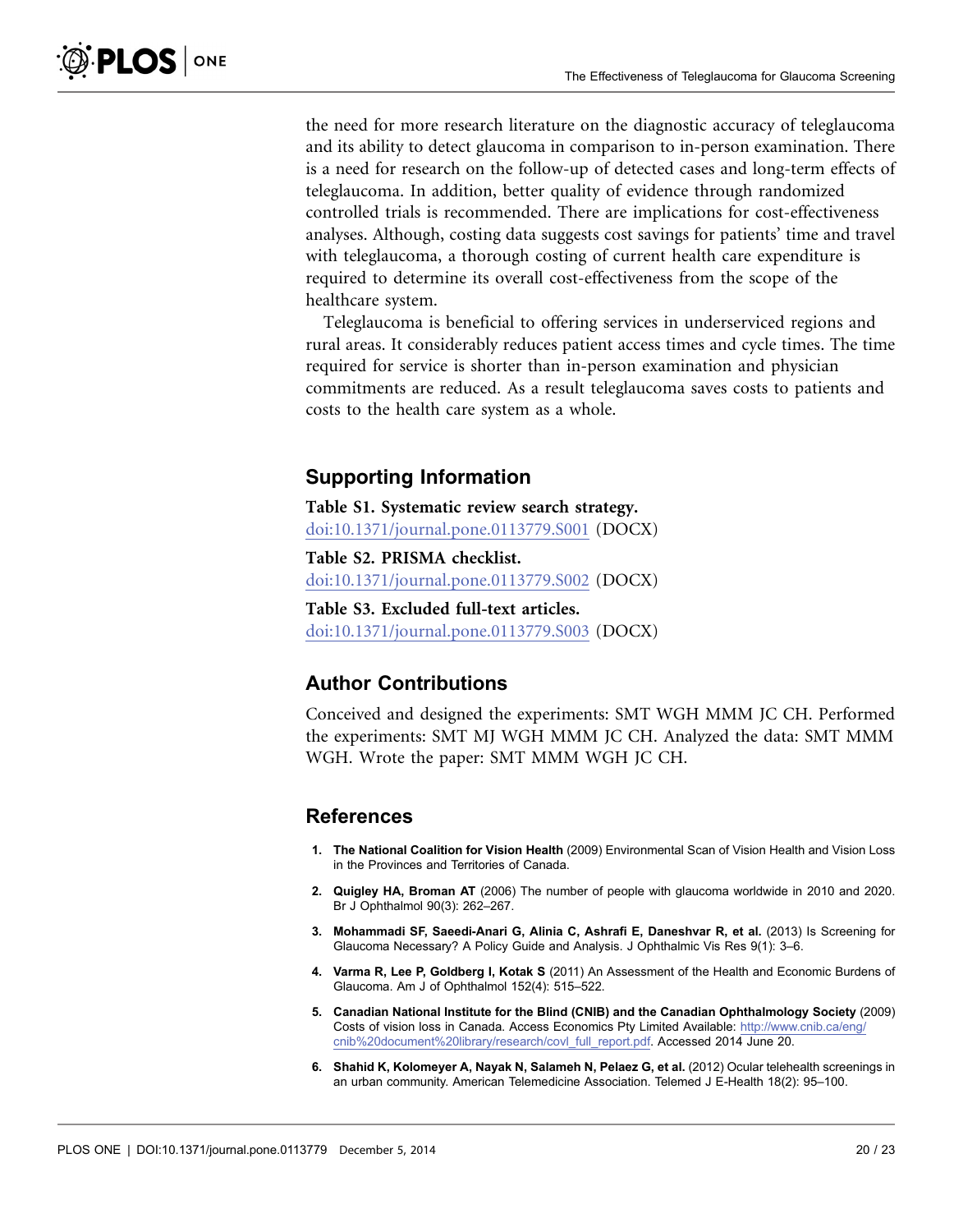- <span id="page-22-0"></span>7. Hatt S, Wormald R, Burr J (2006) Screening for prevention of optic nerve damage due to chronic open angle glaucoma. Cochrane Database of Systematic Reviews Issue 4. Art. No.: CD006129. DOI: 0.1002/ 14651858.CD006129.pub2.
- 8. Glaucoma Research Society (GRS) of Canada (2014) Glaucoma. Available: [http://www.](http://www.glaucomaresearch.ca/) [glaucomaresearch.ca/.](http://www.glaucomaresearch.ca/) Accessed 2014 June 20.
- 9. Kassam F, Amin S, Sogbesan E, Damji K (2012) The use of teleglaucoma at the University of Alberta. J Telemed Telecare 8: 367.
- 10. Kassam F, Yogesan K, Sogbesan E, Pasquale L, Damji K (2013) Teleglaucoma: Improving access and efficiency for glaucoma care. Middle East Afr J Ophthalmol 20: 142–149.
- 11. Tuulonen A, Ohinmaa A, Alanko H, Hyytinen P, Juutinen A, et al. (1999) The application of teleophthalmology in examining patients with glaucoma: a pilot study. J Glaucoma 8: 367–73.
- 12. Arora S, Rudnisky C, Damji K (2014) Improved Access and Cycle Time with an ''In-house'' patientcentered teleglaucoma program versus traditional in-person assessment. Telemed J E-Health 20(5): 439–45.
- 13. Kiage D, Kherani I, Gichuhi S, Damji K, Nyenza M (2013) The Muranga Teleophthalmology Study: Comparison of Virtual (Teleglaucoma) with in-person clinical assessment to diagnose glaucoma. Middle East Afr J Ophthalmol 20(2): 150–157.
- 14. Gupta S, Sinha SK, Dagar AB (2013) Evaluation of the effectiveness of diagnostic & management decision by teleophthalmology using indigenous equipment in comparison with in-clinic assessment of patients. Indian J Med Res 138: 531–5.
- 15. Guyatt GH, Oxman AD, Vist G, Kunz R, Brozek J, et al. (2011) GRADE guidelines: 4. Rating the quality of evidence–study limitations (risk of bias). J Clin Epidemiol 64: 407–415.
- 16. Guyatt GH, Oxman AD, Montori V, Vist G, Kunz R, et al. (2011) GRADE guidelines: 5. Rating the quality of evidence-publication bias. J Clin Epidemiol 64: 1277–1282.
- 17. Guyatt GH, Oxman AD, Kunz R, Brozek J, Alonso-Coello P, et al. (2011) GRADE guidelines 6. Rating the quality of evidence-imprecision. J Clin Epidemiol 64: 1283–1293.
- 18. Guyatt GH, Oxman AD, Kunz R, Woodcock J, Brozek J, et al. (2011) GRADE guidelines: 7. Rating the quality of evidence-inconsistency. J Clin Epidemiol 64: 1294–1302.
- 19. Guyatt GH, Oxman AD, Kunz R, Woodcock J, Brozek J, et al. (2011) GRADE guidelines: 8. Rating the quality of evidence-indirectness. J Clin Epidemiol 64: 1303–1310.
- 20. Guyatt GH, Oxman AD, Sultan S, Glasziou P, Akl EA, et al. (2011) GRADE guidelines: 9. Rating up the quality of evidence. J Clin Epidemiol 64: 1311–1316.
- 21. Bank of Canada. Daily Currency Converter. Available: [http://www.bankofcanada.ca/rates/exchange/](http://www.bankofcanada.ca/rates/exchange/daily-converter/) [daily-converter/.](http://www.bankofcanada.ca/rates/exchange/daily-converter/)
- 22. Trikalinos T, Balion C, Coleman C, Griffith L, Santaguida L, et al. (2012) Meta-analysis of test performance when there is a ''gold standard.'' AHRQ Publication No. 12-EHC080-EF. Chapter 8 of Methods Guide for Medical Test Reviews (AHRQ Publication No. 12-EHC017). Rockville, MD: Agency for Healthcare Research and Quality.
- 23. INNOVA Medical Ophthalmics. Vendor Quotation Oct. 8, 2014. Ontario, Canada.
- 24. Topcon Canada Inc. Vendor Quotation Oct. 23, 2014. Ontario, Canada.
- 25. Ocular Health Network. Vendor Quotation Oct. 14, 2014. Ontario, Canada.
- 26. Bank of America. Foreign Currency Exchange. Available: [https://www.bankofamerica.com/foreign](https://www.bankofamerica.com/foreign-exchange/currency-converter.go)[exchange/currency-converter.go](https://www.bankofamerica.com/foreign-exchange/currency-converter.go) 2014 July 25. Accessed 2014 July 25.
- 27. Centers for Medicare & Medicaid Services (2014) Telehealth Services. American Medical Association ICN 901705. Available: [http://www.cms.gov/Outreach-and-Education/Medicare-Learning-Network-MLN/](http://www.cms.gov/Outreach-and-Education/Medicare-Learning-Network-MLN/MLNProducts/downloads/TelehealthSrvcsfctsht.pdf) [MLNProducts/downloads/TelehealthSrvcsfctsht.pdf.](http://www.cms.gov/Outreach-and-Education/Medicare-Learning-Network-MLN/MLNProducts/downloads/TelehealthSrvcsfctsht.pdf) Accessed 2014 Oct 19.
- 28. Centers for Medicare & Medicaid (2014) Medicare Benefit Policy Manual, Chapter 15: Covered Medical and Other Health Services. Department of Health of Human Services, Publication  $#$  100-04. Available: [http://www.cms.gov/Regulations-and-Guidance/Guidance/Manuals/Downloads/bp102c15.](http://www.cms.gov/Regulations-and-Guidance/Guidance/Manuals/Downloads/bp102c15.pdf) [pdf](http://www.cms.gov/Regulations-and-Guidance/Guidance/Manuals/Downloads/bp102c15.pdf). Accessed 2014 Oct 19.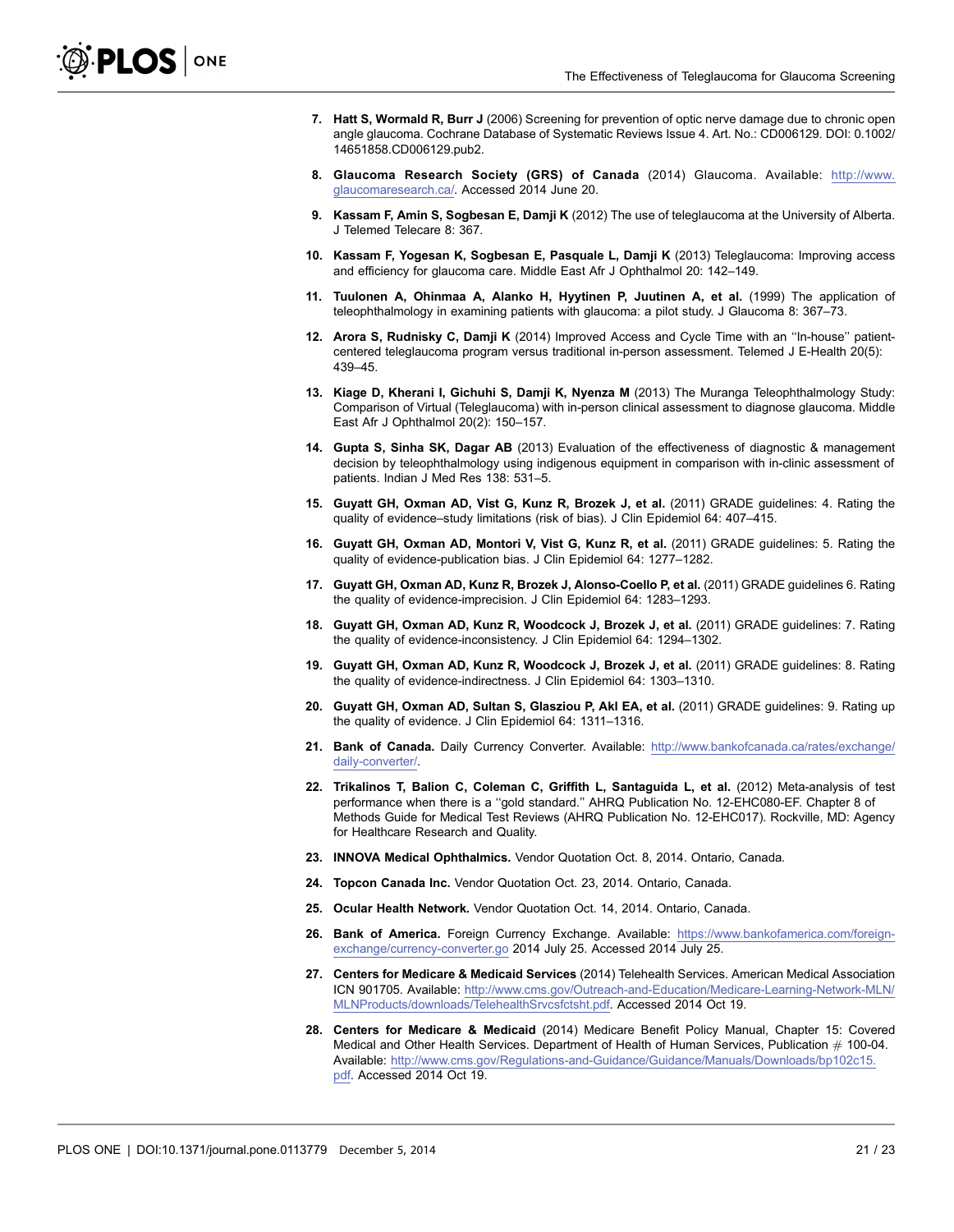- <span id="page-23-0"></span>29. Toronto Central Local Health Integration Networks (LHIN) (2014) Teleophthalmology Services. Available: [http://www.torontodiabetesreferral.com/teleophthalmology-service.](http://www.torontodiabetesreferral.com/teleophthalmology-service) Accessed 2014 Oct 19.
- 30. Ng M, Nathoo N, Rudnisky C, Tennant M (2009) Improving Access to Eye Care: Teleophthalmology in Alberta, Canada. J Diabetes Sci Technol 3(2): 289–296.
- 31. Eikelboom RH, Yogesan K, Constable IJ, Barry CJ (1999) A handheld CCD fundus camera: an alternative to retinal photographs for glaucoma screening and telemedicine? Invest Ophthalmol Vis Sci 40(4MA 3488B346).
- 32. Ianchulev T, Pham P, Makarov V, Francis B, Minckler D (2005) Peristat: a computer-based perimetry self-test for cost-effective population screening of glaucoma. Curr Eye Res 30(1): 1–6.
- 33. Kumar S, Middlemiss C, Bulsara M, Guibilato A, Morgan W, et al. (2006) Telemedicine-friendly, portable tonometers: an evaluation for intraocular pressure screening. J Clin Exp Ophthalmol Sep–Oct; 34(7): 666–70.
- 34. Moyer VA, U.S. Preventive Services Task Force (2013) Screening for Glaucoma: U.S. Preventive Services Task Force Recommendation Statement. Ann Intern Med 159: 484–489.
- 35. Li HK, Tang RA, Oschner K, Koplos C, Grady J, et al. (1999) Telemedicine screening of glaucoma. American Telemedicine Association. Telemed J 5(3): 283–90.
- 36. Yogesan K, Constable IJ, Barry CJ, Eikelboom RH, Morgan W, et al. (1999) Evaluation of a portable fundus camera for use in the teleophthalmologic diagnosis of glaucoma. J Glaucoma 8(5): 297–301.
- 37. Michelson G, Striebel W, Prioda W, Schmidt V (2000) Telemedicine in the control of intra-ocular pressure. J Telemed Telecare 6 Suppl 1: S126–8.
- 38. Yogesan K, Constable IJ, Morgan W, Soebadi DY (2000) International transmission of teleophthalmology images. J Telemed Telecare 6(1): 41–4.
- 39. Yogesan K, Cuypers M, Barry CJ, Constable IJ, Jitskaia L (2000) Tele-ophthalmology screening for retinal and anterior segment diseases. J Telemed Telecare 6 Suppl 1: S96–8.
- 40. Gonzalez F, Iglesias R, Suarez A, Gomez-Ulla F, Perez R (2001) Teleophthalmology link between a primary health care centre and a reference hospital. Med Inform Internet Med 26(4): 251–63.
- 41. Sebastian MA, Ayala ME, Sobas EM, Lopez MI, Anton A (2001) Assessment of a telemedicine screening program for glaucoma in a Spanish population. Invest Ophthalmol Vis Sci 42(4SU SMA 2994).
- 42. Wegner A, Zahlmann G (2003) Internet Based Glaucoma Screening. ARVO Meeting Abstracts 44(5): 3417.
- 43. Labiris G, Fanariotis M, Christoulakis C, Petounis A, Kitsos G, et al. (2003) Tele-ophthalmology and conventional ophthalmology using a mobile medical unit in remote Greece. J Telemed Telecare 9(5): 296–9.
- 44. Fansi A, Harasymowycz P, Descovich D, Belair ML (2003) Using HRT for telemedicine in glaucoma screening: The effect of different image file format on diagnosis of glaucoma. Invest Ophthalmol Vis Sci 44SU 2MA 3379.
- 45. Jin AJ, Martin D, Maberley D, Dawson KG, Seccombe DW, et al. (2004) Evaluation of a mobile diabetes care telemedicine clinic serving Aboriginal communities in Northern British Columbia, Canada. Int J Circumpolar Health 63 Suppl 2: 124–8.
- 46. Chen L, Tsai C, Liu T, Tung T, Chiu Y, et al. (2004) Feasibility of tele-ophthalmology for screening for eye disease in remote communities. J Telemed Telecare 10(6): 337–341.
- 47. de Mul M, de Bont AA, Reus NJ, Lemij HG, Berg M (2004) Improving the quality of eye care with teleophthalmology: shared-care glaucoma screening. J Telemed Telecare 10(6): 331–6.
- 48. Paul PG, Raman R, Rani PK, Deshmukh H, Sharma T (2006) Patient satisfaction levels during teleophthalmology consultation in rural south India. Telemed J E-Health 12(5): 571–8.
- 49. Kumar S, Giubilato A, Morgan W, Jitskaia L, Barry C, et al. (2007) Glaucoma screening: analysis of conventional and telemedicine-friendly devices. J Clin Exp Ophthalmol 35(3): 237–43.
- 50. Khouri AS, Szirth BC, Salti HI, Fechtner RD (2007) DICOM transmission of simultaneous stereoscopic images of the optic nerve in patients with glaucoma. J Telemed Telecare 13(7): 337–340.
- 51. Pasquale LR, Asefzadeh B, Dunphy RW, Fisch BM, Conlin PR, et al. (2007) Detection of glaucomalike optic discs in a diabetes teleretinal program. Optometry 78(12): 657–63.